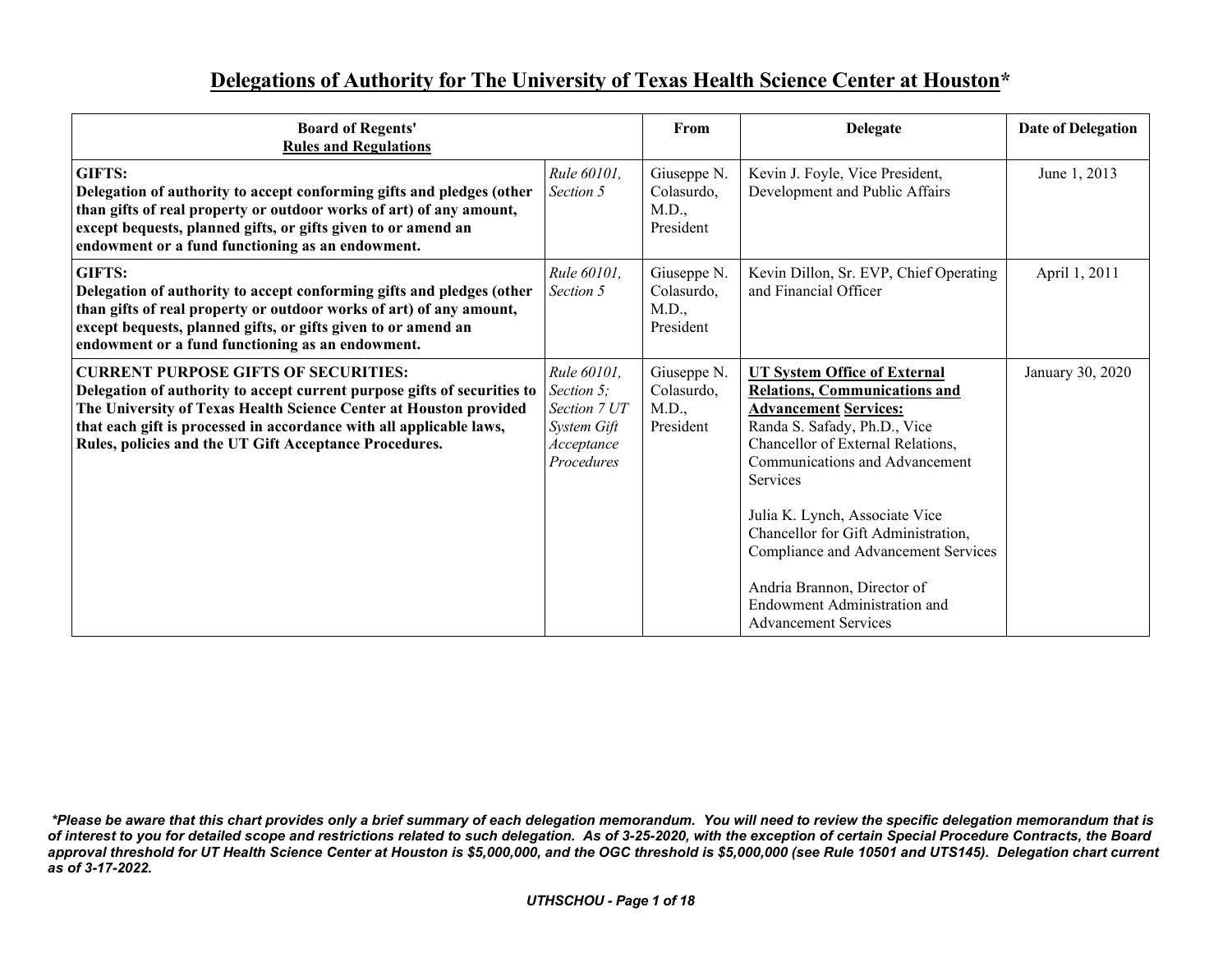| <b>Board of Regents'</b><br><b>Rules and Regulations</b>                                                                                                                                                                                                                                                                                                                                                                                                                                                                                                                                                                                                                                                                                                                                                                           |                               | From                                            | <b>Delegate</b>                                                                                                 | <b>Date of Delegation</b> |
|------------------------------------------------------------------------------------------------------------------------------------------------------------------------------------------------------------------------------------------------------------------------------------------------------------------------------------------------------------------------------------------------------------------------------------------------------------------------------------------------------------------------------------------------------------------------------------------------------------------------------------------------------------------------------------------------------------------------------------------------------------------------------------------------------------------------------------|-------------------------------|-------------------------------------------------|-----------------------------------------------------------------------------------------------------------------|---------------------------|
| <b>GIFTS OF SECURITIES:</b><br>Delegation of authority to accept gifts of securities provided that each<br>gift is processed in accordance with all applicable laws, Board of<br>Regents' Rules, policies, and the U.T. System Gift Acceptance<br>Procedures, and is not a bequest, an interest in trust, a gift or other<br>fund to establish or amend an endowment or quasi-endowment or<br>other planned gift (such as a Charitable Remainder Trust) as defined<br>in the U.T. System Gift Acceptance Procedures. Gifts of marketable<br>securities must be transferred and sold through the Office of<br>Development and Gift Planning Services at UT System prior to<br>acceptance. Closely-held securities must be reviewed and processed<br>by the Office of Development and Gift Planning Services prior to<br>acceptance. | Rule 60101.<br>Sections 5 and | Giuseppe N.<br>Colasurdo,<br>M.D.,<br>President | Kevin J. Foyle, Vice President,<br>Development and Public Affairs                                               | June 1, 2013              |
| <b>GIFTS OF SECURITIES:</b><br>Delegation of authority to accept gifts of securities provided that each<br>gift is processed in accordance with all applicable laws, Board of<br>Regents' Rules, policies, and the U.T. System Gift Acceptance<br>Procedures, and is not a bequest, an interest in trust, a gift or other<br>fund to establish or amend an endowment or quasi-endowment or<br>other planned gift (such as a Charitable Remainder Trust) as defined<br>in the U.T. System Gift Acceptance Procedures. Gifts of marketable<br>securities must be transferred and sold through the Office of<br>Development and Gift Planning Services at UT System prior to<br>acceptance. Closely-held securities must be reviewed and processed<br>by the Office of Development and Gift Planning Services prior to<br>acceptance. | Rule 60101,<br>Sections 5 and | Giuseppe N.<br>Colasurdo,<br>M.D.,<br>President | Kevin Dillon, Sr. EVP, Chief Operating<br>and Financial Officer                                                 | April 1, 2011             |
| <b>IRS FORMS - GIFTS:</b><br>Delegation of authority to execute certain IRS forms relating to gifts,<br>including without limitation IRS Forms 8283 and 8282. This<br>authority extends only to necessary IRS forms relating to gifts<br>accepted on behalf of UTHSC-Houston.                                                                                                                                                                                                                                                                                                                                                                                                                                                                                                                                                      | Rule 60101,<br>Section 8      | Giuseppe N.<br>Colasurdo,<br>M.D.,<br>President | Kevin J. Foyle, Vice President,<br>Development and Public Affairs                                               | June 1, 2013              |
| <b>IRS FORMS - GIFTS:</b><br>Delegation of authority to execute certain IRS forms relating to gifts,<br>including without limitation IRS Forms 8283 and 8282. This<br>authority extends only to necessary IRS forms relating to gifts<br>accepted on behalf of UTHSC-Houston.                                                                                                                                                                                                                                                                                                                                                                                                                                                                                                                                                      | Rule 60101,<br>Section 8      | Giuseppe N.<br>Colasurdo,<br>M.D.,<br>President | Kevin Dillon, Sr. EVP, Chief Operating<br>and Financial Officer<br>Devin Longuet, J.D., Senior Legal<br>Officer | April 1, 2011             |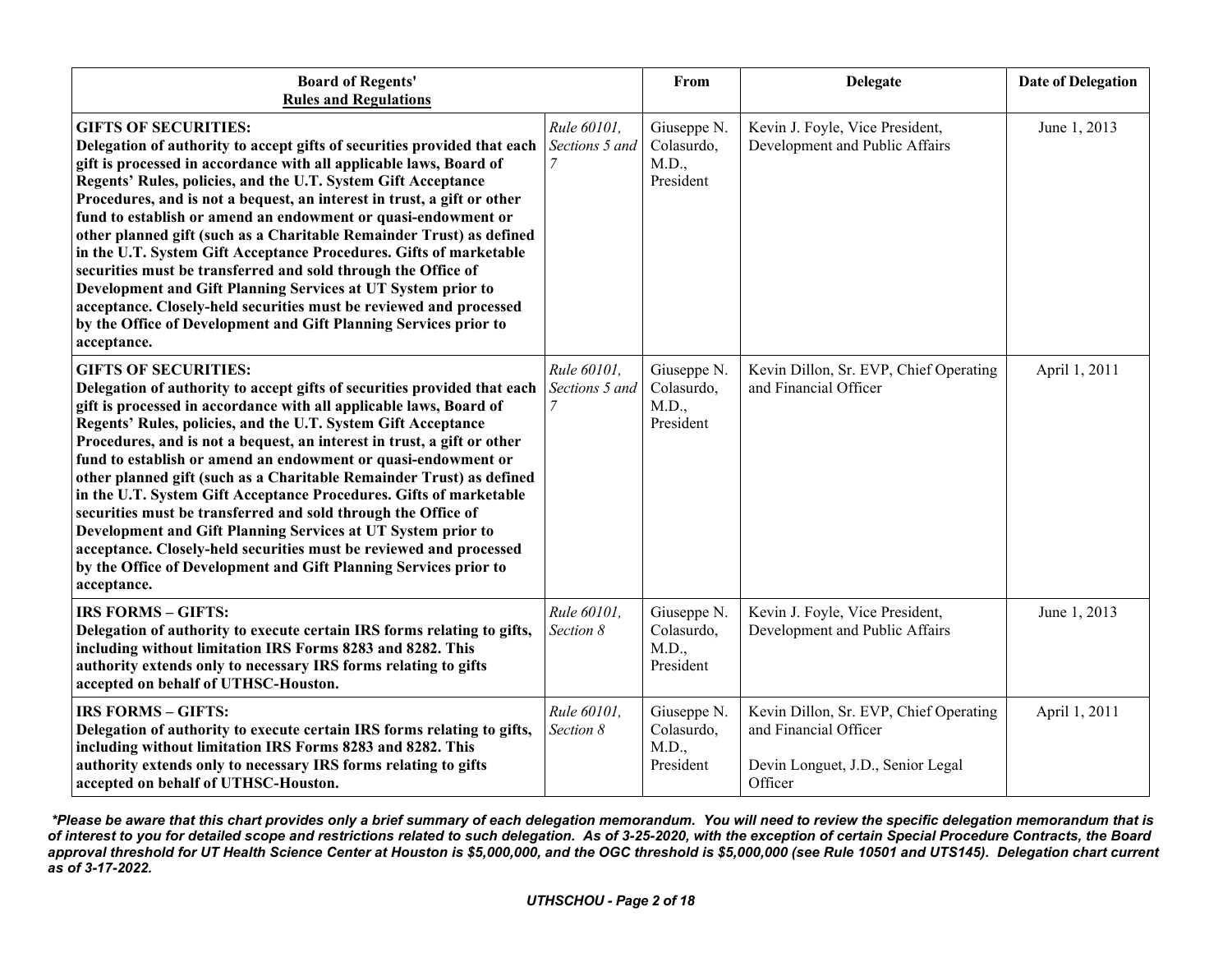| <b>Board of Regents'</b><br><b>Rules and Regulations</b>                                                                                                                                                                                                                                                                                                                                                                                                                                                                                                                                                                                     |                                  | From                                            | <b>Delegate</b>                                                                                                                                 | <b>Date of Delegation</b> |
|----------------------------------------------------------------------------------------------------------------------------------------------------------------------------------------------------------------------------------------------------------------------------------------------------------------------------------------------------------------------------------------------------------------------------------------------------------------------------------------------------------------------------------------------------------------------------------------------------------------------------------------------|----------------------------------|-------------------------------------------------|-------------------------------------------------------------------------------------------------------------------------------------------------|---------------------------|
| <b>BANKING SERVICES:</b><br>Delegation of authority to execute and deliver contracts for banking<br>services. Authority extends only to contracts for banking services<br>with banks that have a depository agreement with the Board of<br>Regents of U.T. System.                                                                                                                                                                                                                                                                                                                                                                           | Rule 10501,<br>Section 2         | Giuseppe N.<br>Colasurdo,<br>M.D.,<br>President | Kevin Dillon, Sr. EVP, Chief Operating<br>and Financial Officer<br>Michael Tramonte, Senior Vice<br>President, Finance and Business<br>Services | April 1, 2011             |
| NEW MINOR CONSTRUCTION AND MINOR REPAIR AND<br>REHABILITATION CONSTRUCTION PROJECTS:<br>Delegation of authority relating to new construction projects of<br>\$1,000,000 or less and for repair and rehabilitation projects of less<br>than $$10,000,000$ or less. Applies to authority to $(1)$ appoint<br>architects, approve plans and construction documents, and execute<br>and deliver related contracts, agreements, guaranteed maximum<br>price or stipulated sum proposals, and other documents, and (2)<br>execute and deliver contracts and agreements with architects,<br>engineers and other professional service providers.     | Rule 80403:<br>Rule 10501        | Giuseppe N.<br>Colasurdo,<br>M.D.,<br>President | Kevin Dillon, Sr. EVP, Chief Operating<br>and Financial Officer<br>Charlie Figari, VP and Chief Auxiliary<br><b>Enterprise Officer</b>          | April 1, 2011             |
| NEW MINOR CONSTRUCTION AND MINOR REPAIR AND<br>REHABILITATION CONSTRUCTION PROJECTS:<br>Delegation of authority relating to new construction projects of<br>\$1,000,000 or less and for repair and rehabilitation projects of less<br>than \$10,000,000 or less. Applies to authority to (1) appoint<br>architects, approve plans and construction documents, and execute<br>and deliver related contracts, agreements, guaranteed maximum<br>price or stipulated sum proposals, and other documents, and (2)<br>execute and deliver contracts and agreements with architects,<br>engineers and other professional service providers.        | Rule 80403;<br><b>Rule 10501</b> | Giuseppe N.<br>Colasurdo,<br>M.D.,<br>President | William Stewart, VP Facilities,<br>Planning and Engineering                                                                                     | February 1, 2016          |
| NEW MINOR CONSTRUCTION AND MINOR REPAIR AND<br><b>REHABILITATION CONSTRUCTION PROJECTS:</b><br>Delegation of authority relating to new construction projects of<br>\$1,000,000 or less and for repair and rehabilitation projects of less<br>than \$10,000,000 or less. Applies to authority to (1) appoint<br>architects, approve plans and construction documents, and execute<br>and deliver related contracts, agreements, guaranteed maximum<br>price or stipulated sum proposals, and other documents, and (2)<br>execute and deliver contracts and agreements with architects,<br>engineers and other professional service providers. | Rule 80403;<br><b>Rule 10501</b> | Giuseppe N.<br>Colasurdo,<br>M.D.,<br>President | Eric Williams, AVP, Procurement                                                                                                                 | December 5, 2016          |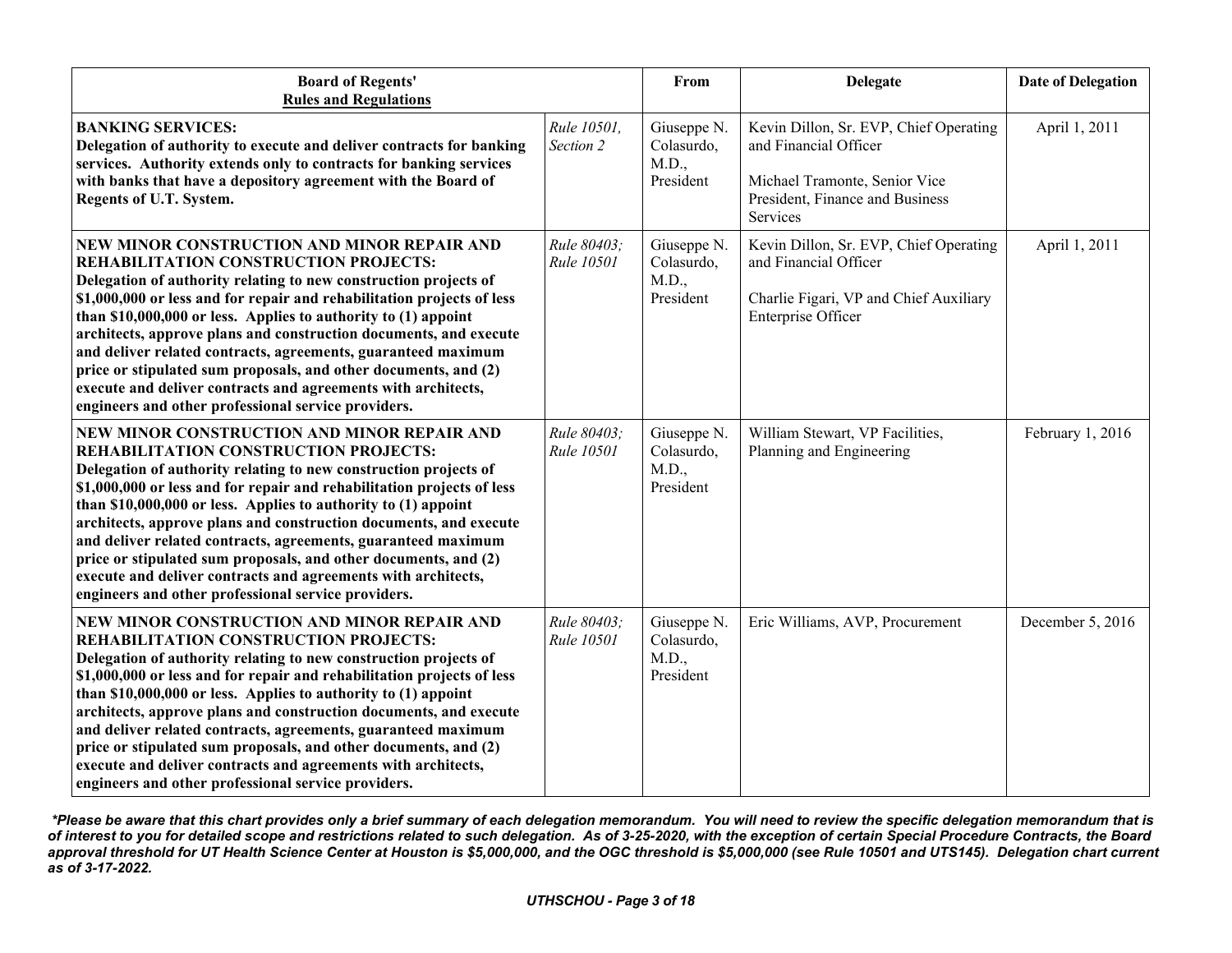| <b>Board of Regents'</b><br><b>Rules and Regulations</b>                                                                                                                                                                                                                                                                                                                                                                                                                                                                                                                                                                                                                        |                                                | From                                            | <b>Delegate</b>                                                              | <b>Date of Delegation</b> |
|---------------------------------------------------------------------------------------------------------------------------------------------------------------------------------------------------------------------------------------------------------------------------------------------------------------------------------------------------------------------------------------------------------------------------------------------------------------------------------------------------------------------------------------------------------------------------------------------------------------------------------------------------------------------------------|------------------------------------------------|-------------------------------------------------|------------------------------------------------------------------------------|---------------------------|
| NEW MAJOR CONSTRUCTION AND MAJOR REPAIR AND<br>REHABILITATION CONSTRUCTION PROJECTS:<br>Delegation of authority relating to new construction projects and for<br>repair and rehabilitation projects when institutional management of<br>those projects has been authorized by the Board of Regents. Applies<br>to authority to (1) appoint architects, approve plans and construction<br>documents, and execute and deliver related contracts, agreements,<br>guaranteed maximum price or stipulated sum proposals, and other<br>documents, and (2) execute and deliver contracts and agreements<br>with architects, engineers and other professional service providers.        | Rule 80404                                     | Giuseppe N.<br>Colasurdo,<br>M.D.,<br>President | Kevin Dillon, Sr. EVP, Chief Operating<br>and Financial Officer              | April 1, 2011             |
| NEW MAJOR CONSTRUCTION AND MAJOR REPAIR AND<br><b>REHABILITATION CONSTRUCTION PROJECTS:</b><br>Delegation of authority relating to new construction projects and for<br>repair and rehabilitation projects when institutional management of<br>those projects has been authorized by the Board of Regents. Applies<br>to authority to (1) appoint architects, approve plans and construction<br>documents, and execute and deliver related contracts, agreements,<br>guaranteed maximum price or stipulated sum proposals, and other<br>documents, and (2) execute and deliver contracts and agreements<br>with architects, engineers and other professional service providers. | Rule 80404                                     | Giuseppe N.<br>Colasurdo,<br>M.D.,<br>President | Up to \$2,500,000<br>Eric Williams, Assistant Vice<br>President, Procurement | December 5, 2016          |
| <b>SPACE LEASE AGREEMENTS:</b><br>Delegation of authority to execute and deliver space lease agreements<br>with a value of \$1,000,000 or less for the purpose of leasing space for<br>use by the institution for institutional purposes. Certain Space Lease<br>Agreements that are of such significance as to require the prior<br>approval of the Board of Regents or have a value of more than<br>\$1,000,000 must be approved by the Board of Regents prior to<br>execution or contain an appropriate limitation like the following<br>statement: This contract is not effective until approved by the Board<br>of Regents of The University of Texas System.              | Rule 70301,<br>Section 5;<br><b>Rule 10501</b> | Giuseppe N.<br>Colasurdo,<br>M.D.,<br>President | Kevin Dillon, Sr. EVP, Chief Operating<br>and Financial Officer              | April 1, 2011             |

*<sup>\*</sup>Please be aware that this chart provides only a brief summary of each delegation memorandum. You will need to review the specific delegation memorandum that is of interest to you for detailed scope and restrictions related to such delegation. As of 3-25-2020, with the exception of certain Special Procedure Contracts, the Board approval threshold for UT Health Science Center at Houston is \$5,000,000, and the OGC threshold is \$5,000,000 (see Rule 10501 and UTS145). Delegation chart current as of 3-17-2022.*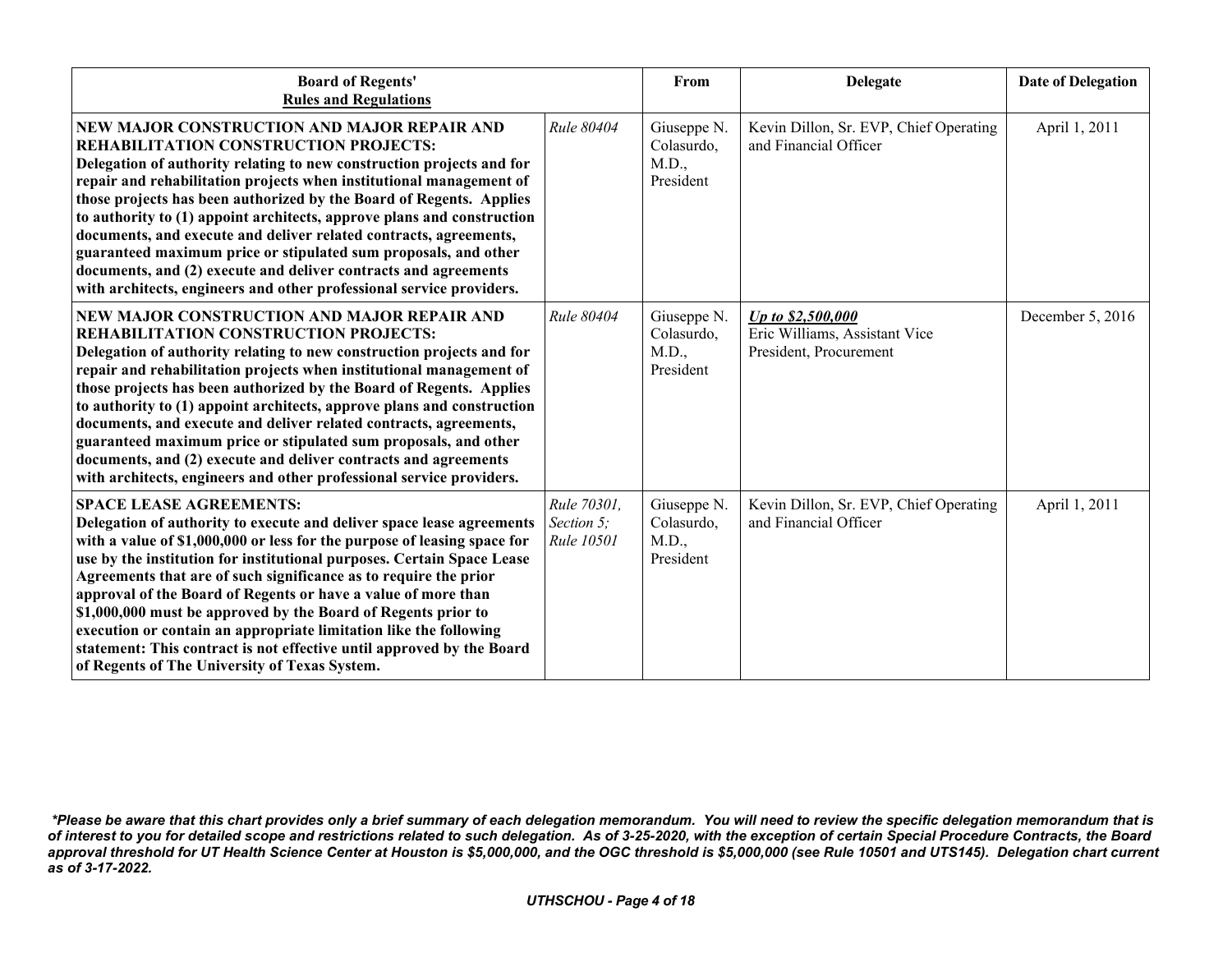| <b>Board of Regents'</b><br><b>Rules and Regulations</b>                                                                                                                                                                                                                                                                                                                                                                                                                                                                                                                                                                                                                                                                  |                                                | From                                            | <b>Delegate</b>                                                                                                                                                      | <b>Date of Delegation</b> |
|---------------------------------------------------------------------------------------------------------------------------------------------------------------------------------------------------------------------------------------------------------------------------------------------------------------------------------------------------------------------------------------------------------------------------------------------------------------------------------------------------------------------------------------------------------------------------------------------------------------------------------------------------------------------------------------------------------------------------|------------------------------------------------|-------------------------------------------------|----------------------------------------------------------------------------------------------------------------------------------------------------------------------|---------------------------|
| <b>SPACE LEASE AGREEMENTS:</b><br>Delegation of authority to execute and deliver space lease agreements<br>with a value of \$1,000,000 or less for the purpose of leasing space for<br>use by the institution for institutional purposes. Certain Space Lease<br>Agreements that are of such significance as to require the prior<br>approval of the Board of Regents or have a value of more than<br>\$1,000,000 must be approved by the Board of Regents prior to<br>execution or contain an appropriate limitation like the following<br>statement: This contract is not effective until approved by the Board<br>of Regents of The University of Texas System.                                                        | Rule 70301,<br>Section 5;<br><b>Rule 10501</b> | Giuseppe N.<br>Colasurdo,<br>M.D.,<br>President | Charlie Figari, VP and Chief Auxiliary<br>Enterprise Officer                                                                                                         | February 1, 2016          |
| <b>SPACE LEASE AGREEMENTS:</b><br>Delegation of authority to execute and deliver space lease agreements<br>with a value of \$1,000,000 or less for the purpose of leasing space for<br>use by the institution for institutional purposes. Certain Space Lease<br>Agreements that are of such significance as to require the prior<br>approval of the Board of Regents or have a value of more than<br>\$1,000,000 must be approved by the Board of Regents prior to<br>execution or contain an appropriate limitation like the following<br>statement: This contract is not effective until approved by the Board<br>of Regents of The University of Texas System.                                                        | Rule 70301,<br>Section 5;<br>Rule 10501        | Giuseppe N.<br>Colasurdo,<br>M.D.,<br>President | William Stewart, VP, Facilities,<br>Planning and Engineering                                                                                                         | February 1, 2016          |
| <b>PURCHASE ORDERS:</b><br>Delegation of authority to execute and deliver purchase orders and<br>contracts for the routine purchase of equipment, supplies, goods, and<br>services including but not limited to purchase orders and contract<br>with UT System and other UT Institutions. Certain purchase orders<br>and contracts that are of such significance as to require the prior<br>approval of the Board of Regents or have a value of more than<br>\$2,500,000 must be approved by the Board of Regents prior to<br>execution or contain an appropriate limitation like the following<br>statement: This contract is not effective until approved by the Board<br>of Regents of The University of Texas System. | Rule 10501                                     | Giuseppe N.<br>Colasurdo,<br>M.D.,<br>President | Up to \$2,500,000<br>Kevin Dillon, Sr. EVP, Chief Operating<br>and Financial Officer<br>Michael Tramonte, Senior Vice<br>President, Finance and Business<br>Services | November 13, 2015         |

*<sup>\*</sup>Please be aware that this chart provides only a brief summary of each delegation memorandum. You will need to review the specific delegation memorandum that is of interest to you for detailed scope and restrictions related to such delegation. As of 3-25-2020, with the exception of certain Special Procedure Contracts, the Board approval threshold for UT Health Science Center at Houston is \$5,000,000, and the OGC threshold is \$5,000,000 (see Rule 10501 and UTS145). Delegation chart current as of 3-17-2022.*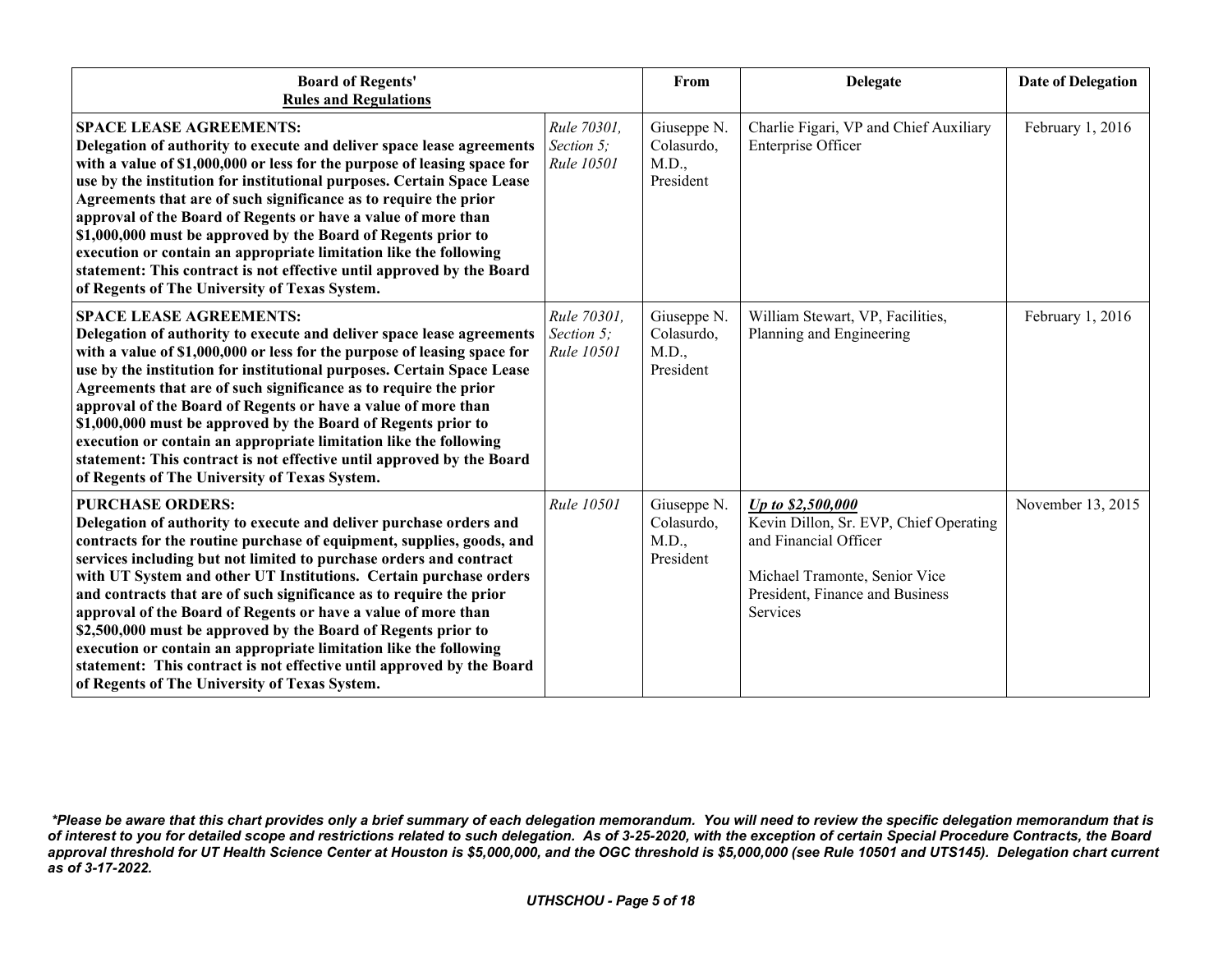| <b>Board of Regents'</b><br><b>Rules and Regulations</b>                                                                                                                                                                                                                                                                                                                                                                                                                                                                                                                                                                                                                                                                  |            | From                                            | <b>Delegate</b>                                                                                                                            | <b>Date of Delegation</b> |
|---------------------------------------------------------------------------------------------------------------------------------------------------------------------------------------------------------------------------------------------------------------------------------------------------------------------------------------------------------------------------------------------------------------------------------------------------------------------------------------------------------------------------------------------------------------------------------------------------------------------------------------------------------------------------------------------------------------------------|------------|-------------------------------------------------|--------------------------------------------------------------------------------------------------------------------------------------------|---------------------------|
| <b>PURCHASE ORDERS:</b><br>Delegation of authority to execute and deliver purchase orders and<br>contracts for the routine purchase of equipment, supplies, goods, and<br>services including but not limited to purchase orders and contract<br>with UT System and other UT Institutions. Certain purchase orders<br>and contracts that are of such significance as to require the prior<br>approval of the Board of Regents or have a value of more than<br>\$2,500,000 must be approved by the Board of Regents prior to<br>execution or contain an appropriate limitation like the following<br>statement: This contract is not effective until approved by the Board<br>of Regents of The University of Texas System. | Rule 10501 | Giuseppe N.<br>Colasurdo,<br>M.D.,<br>President | Up to \$2,500,000<br>Eric Williams, Assistant Vice<br>President, Procurement<br>Up to \$750,000<br><b>Assistant Director</b> , Procurement | December 5, 2016          |
| <b>PURCHASE ORDERS:</b><br>Delegation of authority to execute and deliver purchase orders and<br>contracts for the routine purchase of equipment, supplies, goods, and<br>services including but not limited to purchase orders and contract<br>with UT System and other UT Institutions. Certain purchase orders<br>and contracts that are of such significance as to require the prior<br>approval of the Board of Regents or have a value of more than<br>\$2,500,000 must be approved by the Board of Regents prior to<br>execution or contain an appropriate limitation like the following<br>statement: This contract is not effective until approved by the Board<br>of Regents of The University of Texas System. | Rule 10501 | Giuseppe N.<br>Colasurdo,<br>M.D.,<br>President | Up to \$500,000<br><b>Contract Manager</b><br>Up to \$250,000<br>Contract Administrator                                                    | April 1, 2011             |
| <b>PURCHASE ORDERS:</b><br>Delegation of authority to execute and deliver purchase orders and<br>contracts for the routine purchase of equipment, supplies, goods, and<br>services including but not limited to purchase orders and contract<br>with UT System and other UT Institutions. Certain purchase orders<br>and contracts that are of such significance as to require the prior<br>approval of the Board of Regents or have a value of more than<br>\$2,500,000 must be approved by the Board of Regents prior to<br>execution or contain an appropriate limitation like the following<br>statement: This contract is not effective until approved by the Board<br>of Regents of The University of Texas System. | Rule 10501 | Giuseppe N.<br>Colasurdo,<br>M.D.,<br>President | Up to \$250,000<br>Senior Buyer<br>Up to \$100,000<br>Buyer II                                                                             | February 1, 2016          |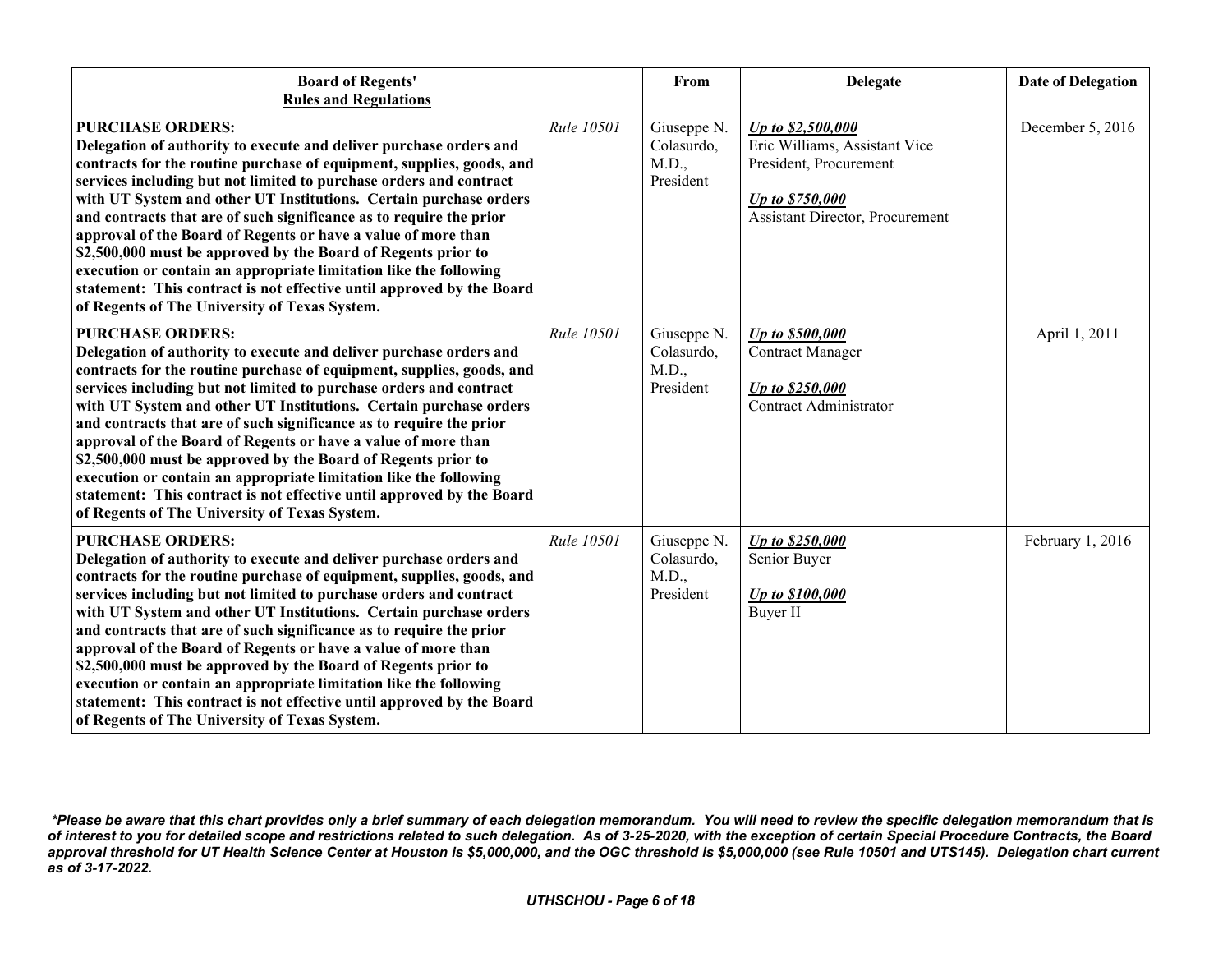| <b>Board of Regents'</b><br><b>Rules and Regulations</b>                                                                                                                                                                                                                                                                                                                                                                                                                                                                                                                                                                                                                                                                         |            | From                                            | Delegate                                                                                                                                                                                                                                                                                          | <b>Date of Delegation</b> |
|----------------------------------------------------------------------------------------------------------------------------------------------------------------------------------------------------------------------------------------------------------------------------------------------------------------------------------------------------------------------------------------------------------------------------------------------------------------------------------------------------------------------------------------------------------------------------------------------------------------------------------------------------------------------------------------------------------------------------------|------------|-------------------------------------------------|---------------------------------------------------------------------------------------------------------------------------------------------------------------------------------------------------------------------------------------------------------------------------------------------------|---------------------------|
| <b>PURCHASE ORDERS:</b><br>Delegation of authority to execute and deliver purchase orders and<br>contracts for the routine purchase of equipment, supplies, goods, and<br>services including but not limited to purchase orders and contract with<br>UT System and other UT Institutions. Certain purchase orders and<br>contracts that are of such significance as to require the prior approval of<br>the Board of Regents or have a value of more than \$2,500,000 must be<br>approved by the Board of Regents prior to execution or contain an<br>appropriate limitation like the following statement: This contract is not<br>effective until approved by the Board of Regents of The University of<br><b>Texas System.</b> | Rule 10501 | Giuseppe N.<br>Colasurdo,<br>M.D.,<br>President | Up to \$50,000<br>James Smiley, Director, Parking and<br><b>Shuttle Services</b>                                                                                                                                                                                                                  | October 22, 2012          |
| <b>PURCHASE ORDERS:</b><br>Delegation of authority to execute and deliver purchase orders and<br>contracts for the routine purchase of equipment, supplies, goods, and<br>services including but not limited to purchase orders and contract with<br>UT System and other UT Institutions. Certain purchase orders and<br>contracts that are of such significance as to require the prior approval of<br>the Board of Regents or have a value of more than \$2,500,000 must be<br>approved by the Board of Regents prior to execution or contain an<br>appropriate limitation like the following statement: This contract is not<br>effective until approved by the Board of Regents of The University of<br><b>Texas System.</b> | Rule 10501 | Giuseppe N.<br>Colasurdo,<br>M.D.,<br>President | Up to \$50,000<br>David F. Johnson, Associate Director,<br>Leave and Property Management                                                                                                                                                                                                          | June 25, 2021             |
| <b>PURCHASE ORDERS:</b><br>Delegation of authority to execute and deliver purchase orders and<br>contracts for the routine purchase of equipment, supplies, goods, and<br>services including but not limited to purchase orders and contract with<br>UT System and other UT Institutions. Certain purchase orders and<br>contracts that are of such significance as to require the prior approval of<br>the Board of Regents or have a value of more than \$2,500,000 must be<br>approved by the Board of Regents prior to execution or contain an<br>appropriate limitation like the following statement: This contract is not<br>effective until approved by the Board of Regents of The University of<br><b>Texas System.</b> | Rule 10501 | Giuseppe N.<br>Colasurdo,<br>M.D.,<br>President | Up to \$1,000,000<br>Charlie Figari, VP and Chief Auxiliary<br>Enterprise Officer<br>Up to \$50,000<br>Diane Cupples, Manager, Food and<br>Travel Services, and Mobility Program<br>Coordinator<br>Up to \$10,000<br>Ronda Mullane, Assistant to the VP and<br>Chief Auxiliary Enterprise Officer | April 1, 2011             |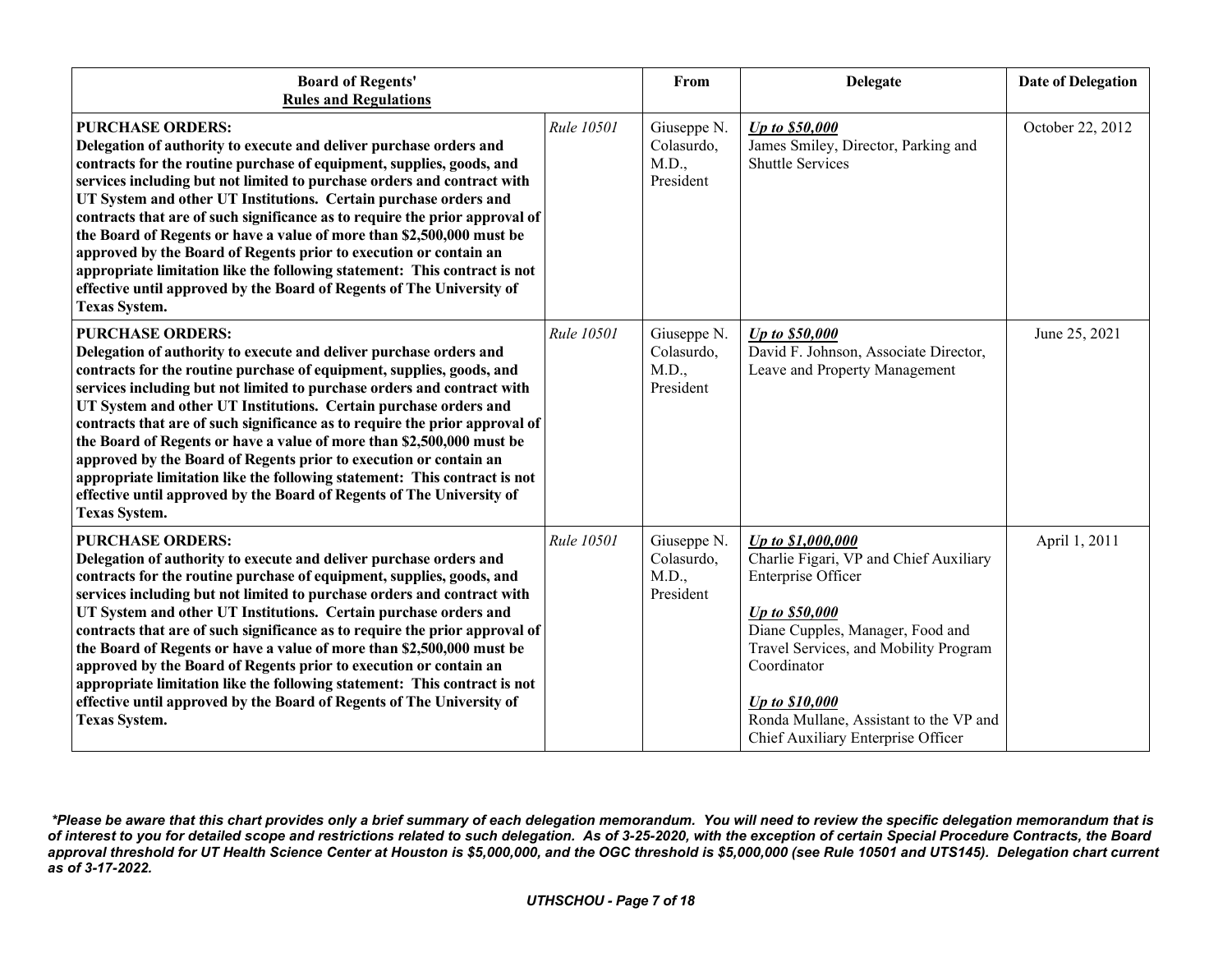| <b>Board of Regents'</b><br><b>Rules and Regulations</b>                                                                                                                                                                                                                                                                                                                                                                                                                                                                                                                                                                                                                                                                         |                   | From                                            | <b>Delegate</b>                                                                                      | <b>Date of Delegation</b> |
|----------------------------------------------------------------------------------------------------------------------------------------------------------------------------------------------------------------------------------------------------------------------------------------------------------------------------------------------------------------------------------------------------------------------------------------------------------------------------------------------------------------------------------------------------------------------------------------------------------------------------------------------------------------------------------------------------------------------------------|-------------------|-------------------------------------------------|------------------------------------------------------------------------------------------------------|---------------------------|
| <b>PURCHASE ORDERS:</b><br>Delegation of authority to execute and deliver purchase orders and<br>contracts for the routine purchase of equipment, supplies, goods, and<br>services including but not limited to purchase orders and contract with<br>UT System and other UT Institutions. Certain purchase orders and<br>contracts that are of such significance as to require the prior approval of<br>the Board of Regents or have a value of more than \$2,500,000 must be<br>approved by the Board of Regents prior to execution or contain an<br>appropriate limitation like the following statement: This contract is not<br>effective until approved by the Board of Regents of The University of<br><b>Texas System.</b> | <b>Rule 10501</b> | Giuseppe N.<br>Colasurdo,<br>M.D.,<br>President | <b>University Housing</b><br>Peree Griffin, Director, Housing                                        | June 25, 2021             |
| <b>PURCHASE ORDERS:</b><br>Delegation of authority to execute and deliver purchase orders and<br>contracts for the routine purchase of equipment, supplies, goods, and<br>services including but not limited to purchase orders and contract with<br>UT System and other UT Institutions. Certain purchase orders and<br>contracts that are of such significance as to require the prior approval of<br>the Board of Regents or have a value of more than \$2,500,000 must be<br>approved by the Board of Regents prior to execution or contain an<br>appropriate limitation like the following statement: This contract is not<br>effective until approved by the Board of Regents of The University of<br><b>Texas System.</b> | <i>Rule</i> 10501 | Giuseppe N.<br>Colasurdo,<br>M.D.,<br>President | <b>University Housing</b><br>Up to \$25,000<br>Natanael M. Reyes, Maintenance<br>Supervisor, Housing | April 1, 2011             |
| PURCHASE ORDERS (AND CONTRACTS) -- MAIL SERVICES:<br>Delegation of authority to execute and deliver purchase orders and<br>contracts for mail services postage up to \$40,000.                                                                                                                                                                                                                                                                                                                                                                                                                                                                                                                                                   | <b>Rule 10501</b> | Giuseppe N.<br>Colasurdo,<br>M.D.,<br>President | Up to \$40,000<br>Renez Pasley, Mail Services Manager                                                | June 25, 2021             |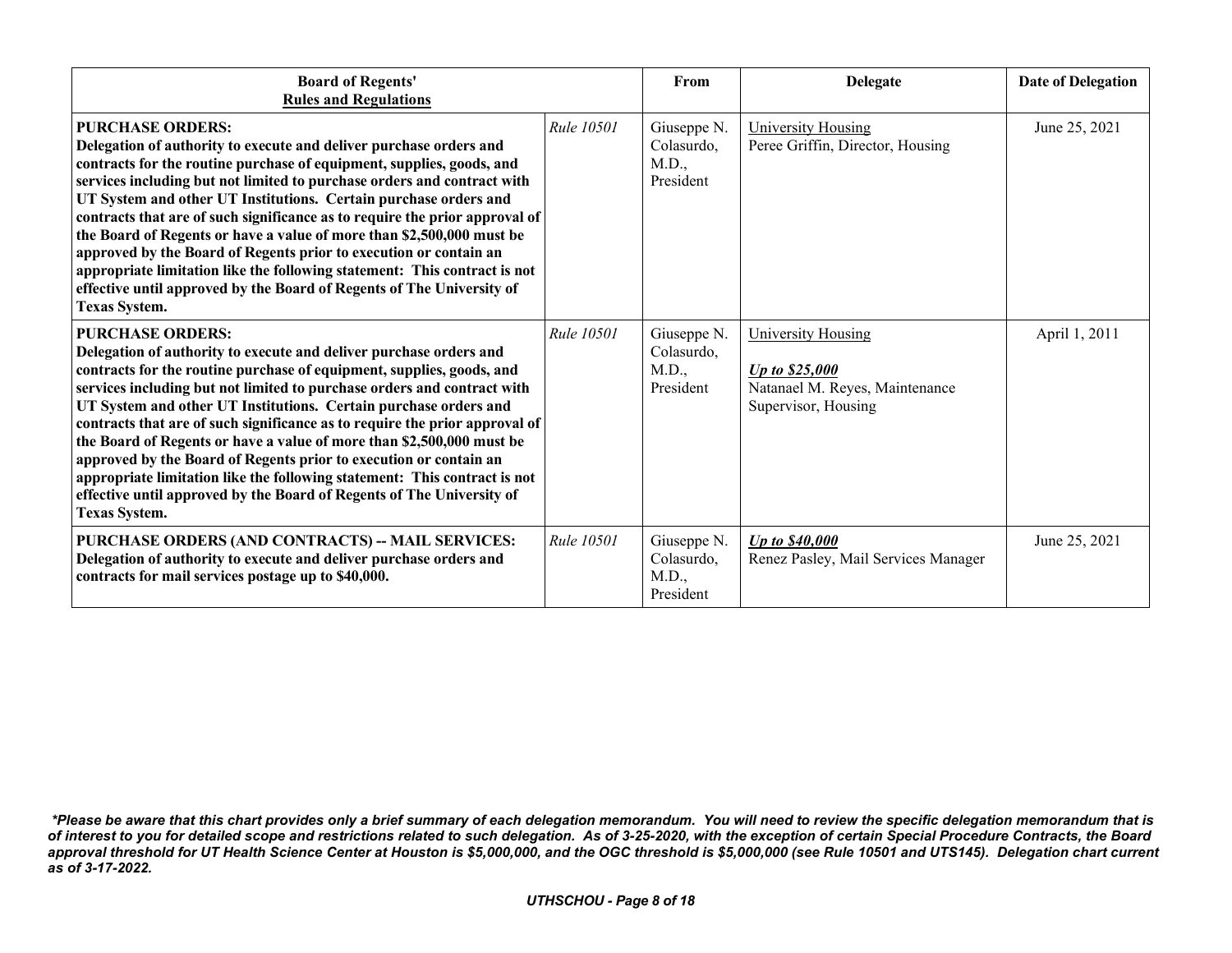| <b>Board of Regents'</b><br><b>Rules and Regulations</b>                                                                                                                                                                                                                                                                                                                                                                                                                                                                                                                                                                                                                                                                         |            | From                                            | <b>Delegate</b>                                                                                                   | <b>Date of Delegation</b> |
|----------------------------------------------------------------------------------------------------------------------------------------------------------------------------------------------------------------------------------------------------------------------------------------------------------------------------------------------------------------------------------------------------------------------------------------------------------------------------------------------------------------------------------------------------------------------------------------------------------------------------------------------------------------------------------------------------------------------------------|------------|-------------------------------------------------|-------------------------------------------------------------------------------------------------------------------|---------------------------|
| <b>PURCHASE ORDERS:</b><br>Delegation of authority to execute and deliver purchase orders and<br>contracts for the routine purchase of equipment, supplies, goods, and<br>services including but not limited to purchase orders and contract with<br>UT System and other UT Institutions. Certain purchase orders and<br>contracts that are of such significance as to require the prior approval of<br>the Board of Regents or have a value of more than \$2,500,000 must be<br>approved by the Board of Regents prior to execution or contain an<br>appropriate limitation like the following statement: This contract is not<br>effective until approved by the Board of Regents of The University of<br><b>Texas System.</b> | Rule 10501 | Giuseppe N.<br>Colasurdo,<br>M.D.,<br>President | <b>Recreation Center</b><br>Up to \$25,000<br>Pauline Habetz, Director, Recreation<br>and Intramural Program      | April 1, 2011             |
| <b>CONTRACTS:</b><br>Delegation of authority to execute and deliver contracts of any kind or<br>nature, including contracts for the purchase of equipment, supplies,<br>goods, and services, but not including contracts for consulting services<br>for more than \$2,500,000. Certain contracts that are of such<br>significance as to require the prior approval of the Board of Regents or<br>have a value of more than \$2,500,000 must be approved by the Board of<br>Regents prior to execution or contain an appropriate limitation like the<br>following statement: This contract is not effective until approved by the<br>Board of Regents of The University of Texas System.                                          | Rule 10501 | Giuseppe N.<br>Colasurdo,<br>M.D.,<br>President | Kevin Dillon, Sr. EVP, Chief Operating<br>and Financial Officer                                                   | November 13, 2015         |
| <b>CONTRACTS - AUXILIARY ENTERPRISES:</b><br>Delegation of authority to execute and deliver contracts of any kind or<br>nature, including contracts for the purchase of equipment, supplies,<br>goods, and services, but not including contracts for consulting services<br>for more than \$2,500,000. Certain contracts that are of such<br>significance as to require the prior approval of the Board of Regents or<br>have a value of more than \$2,500,000 must be approved by the Board of<br>Regents prior to execution or contain an appropriate limitation like the<br>following statement: This contract is not effective until approved by the<br>Board of Regents of The University of Texas System.                  | Rule 10501 | Giuseppe N.<br>Colasurdo,<br>M.D.,<br>President | <b>Auxiliary Enterprises</b><br>Up to \$1,000,000<br>Charlie Figari, VP and<br>Chief Auxiliary Enterprise Officer | April 1, 2011             |

*<sup>\*</sup>Please be aware that this chart provides only a brief summary of each delegation memorandum. You will need to review the specific delegation memorandum that is of interest to you for detailed scope and restrictions related to such delegation. As of 3-25-2020, with the exception of certain Special Procedure Contracts, the Board approval threshold for UT Health Science Center at Houston is \$5,000,000, and the OGC threshold is \$5,000,000 (see Rule 10501 and UTS145). Delegation chart current as of 3-17-2022.*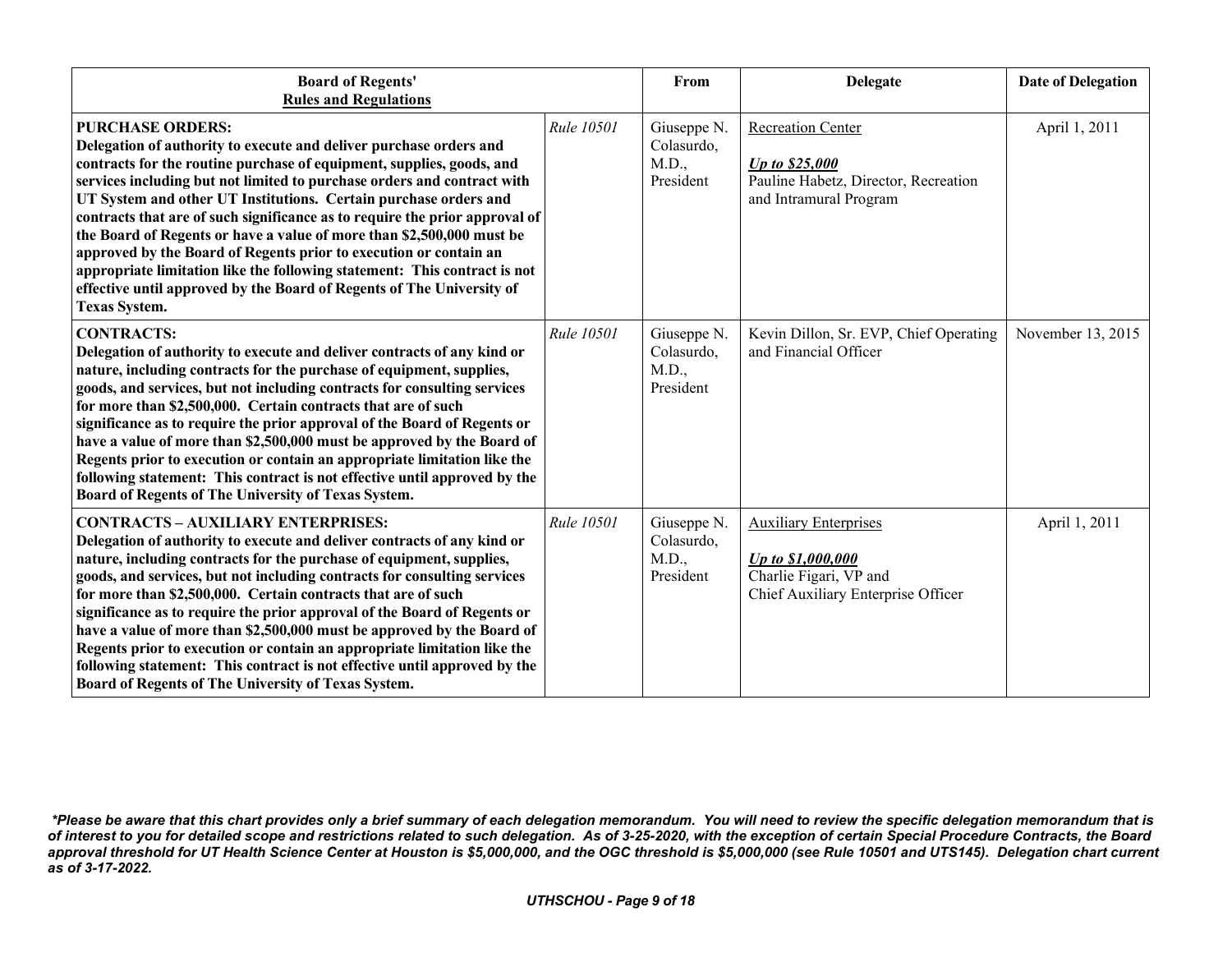| <b>Board of Regents'</b><br><b>Rules and Regulations</b>                                                                                                                                                                                                                                                                                                                                                                                                                                                                                                                                                                                                                                                                                                                                                                      |                          | From                                            | Delegate                                                                                                                                               | <b>Date of Delegation</b> |
|-------------------------------------------------------------------------------------------------------------------------------------------------------------------------------------------------------------------------------------------------------------------------------------------------------------------------------------------------------------------------------------------------------------------------------------------------------------------------------------------------------------------------------------------------------------------------------------------------------------------------------------------------------------------------------------------------------------------------------------------------------------------------------------------------------------------------------|--------------------------|-------------------------------------------------|--------------------------------------------------------------------------------------------------------------------------------------------------------|---------------------------|
| <b>CONTRACTS WITH SYSTEM ADMINISTRATION OR AMONG</b><br><b>U.T. INSTITUTIONS:</b><br>Delegation of authority to execute and deliver contracts or agreements<br>with U.T. System Administration or between or among institutions of<br>The University of Texas System for resources or services. Any such<br>contract or agreement shall provide for the recovery of the cost of<br>services and resources furnished. Certain contracts that are of such<br>significance as to require the prior approval of the Board of Regents or<br>have a value of more than \$2,500,000 must be approved by the Board of<br>Regents prior to execution or contain an appropriate limitation like the<br>following statement: This contract is not effective until approved by the<br>Board of Regents of The University of Texas System. | Rule 10501,<br>Section 2 | Giuseppe N.<br>Colasurdo,<br>M.D.,<br>President | Kevin Dillon, Sr. EVP, Chief Operating<br>and Financial Officer<br>Michael Tramonte, Senior Vice<br>President, Finance and Business<br><b>Services</b> | November 13, 2015         |
| CONTRACTS WITH SYSTEM ADMINISTRATION OR AMONG<br><b>U.T. INSTITUTIONS:</b><br>Delegation of authority to execute and deliver contracts or agreements<br>with U.T. System Administration or between or among institutions of<br>The University of Texas System for resources or services. Any such<br>contract or agreement shall provide for the recovery of the cost of<br>services and resources furnished. Certain contracts that are of such<br>significance as to require the prior approval of the Board of Regents or<br>have a value of more than \$2,500,000 must be approved by the Board of<br>Regents prior to execution or contain an appropriate limitation like the<br>following statement: This contract is not effective until approved by the<br>Board of Regents of The University of Texas System.        | Rule 10501,<br>Section 2 | Giuseppe N.<br>Colasurdo,<br>M.D.,<br>President | Up to \$1,000,000<br>Charlie Figari, VP and Chief Auxiliary<br>Enterprise Officer                                                                      | February 1, 2016          |
| CONTRACTS WITH SYSTEM ADMINISTRATION OR AMONG<br><b>U.T. INSTITUTIONS:</b><br>Delegation of authority to execute and deliver contracts or agreements<br>with U.T. System Administration or between or among institutions of<br>The University of Texas System for resources or services. Any such<br>contract or agreement shall provide for the recovery of the cost of<br>services and resources furnished. Certain contracts that are of such<br>significance as to require the prior approval of the Board of Regents or<br>have a value of more than \$2,500,000 must be approved by the Board of<br>Regents prior to execution or contain an appropriate limitation like the<br>following statement: This contract is not effective until approved by the<br>Board of Regents of The University of Texas System.        | Rule 10501               | Giuseppe N.<br>Colasurdo,<br>M.D.,<br>President | Up to \$500,000<br>Devin Longuet, J.D., Senior Legal<br>Officer                                                                                        | February 1, 2016          |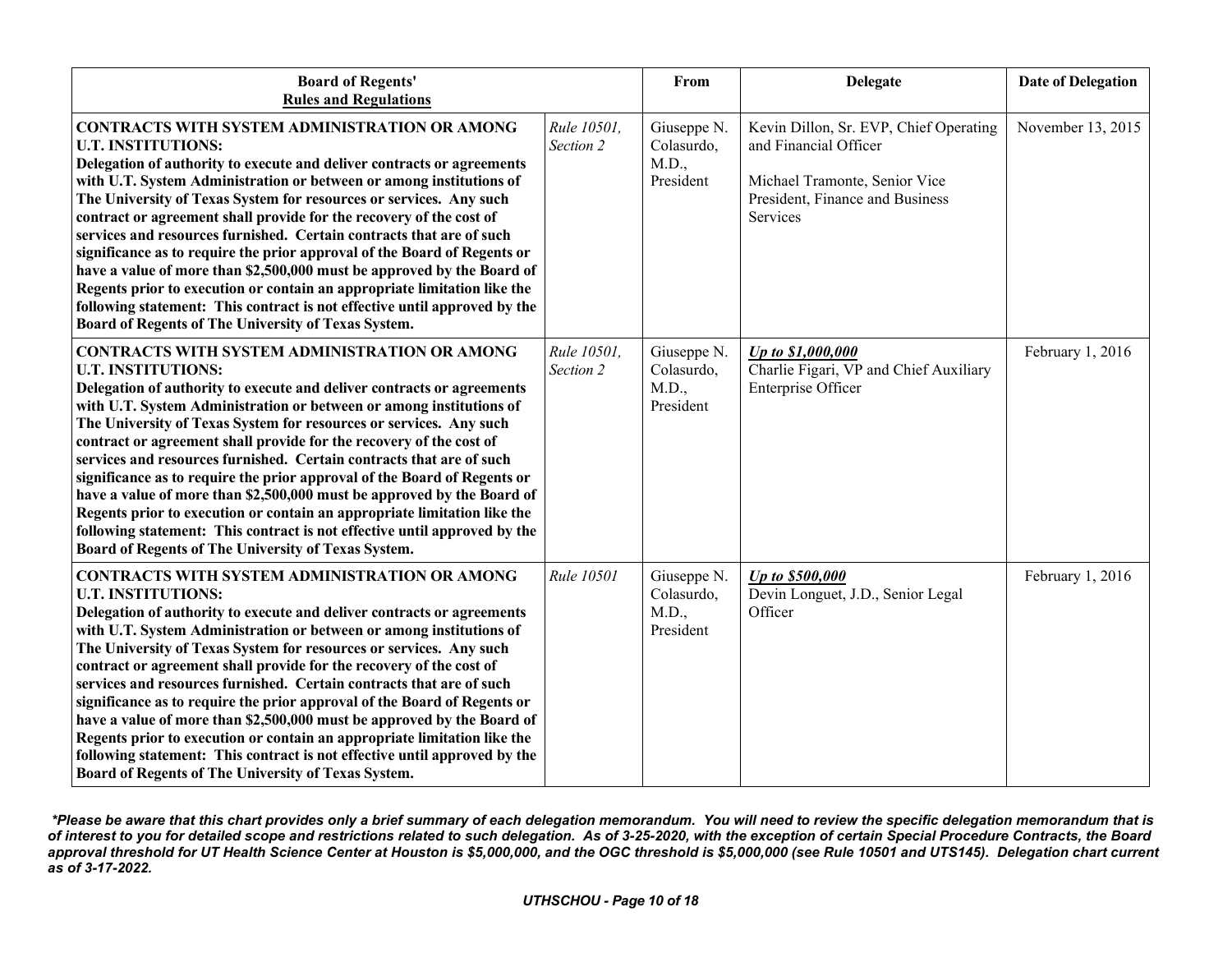| <b>Board of Regents'</b><br><b>Rules and Regulations</b>                                                                                                                                                                                                                                                                                                                                                                 |                               | From                                            | <b>Delegate</b>                                                                                                                   | <b>Date of Delegation</b> |
|--------------------------------------------------------------------------------------------------------------------------------------------------------------------------------------------------------------------------------------------------------------------------------------------------------------------------------------------------------------------------------------------------------------------------|-------------------------------|-------------------------------------------------|-----------------------------------------------------------------------------------------------------------------------------------|---------------------------|
| <b>CONFIRMATION DOCUMENTS UNDER ELECTRIC SALES</b><br><b>AGREEMENT</b><br>Delegation of authority to enter into verbal agreements and execute and<br>deliver confirmation documents authorized under active electric sales<br>agreement. Electric sales agreements are approved by the Chancellor's<br>delegate, Dr. Scott Kelley, Executive Vice Chancellor of Business<br>Affairs, for The University of Texas System. | Rule 10501,<br>Section 2.2.10 | Giuseppe N.<br>Colasurdo,<br>M.D.,<br>President | Eric Williams, Assistant Vice<br>President, Procurement                                                                           | December 5, 2016          |
| <b>CONFIRMATION DOCUMENTS UNDER ELECTRIC SALES</b><br><b>AGREEMENT</b><br>Delegation of authority to enter into verbal agreements and execute and<br>deliver confirmation documents authorized under active electric sales<br>agreement. Electric sales agreements are approved by the Chancellor's<br>delegate, Dr. Scott Kelley, Executive Vice Chancellor of Business<br>Affairs, for The University of Texas System. | Rule 10501,<br>Section 2.2.10 | Giuseppe N.<br>Colasurdo,<br>M.D.,<br>President | Laura Lander, Contract Manager,<br>Procurement                                                                                    | April 1, 2011             |
| <b>AFFILIATION AND PROGRAM AGREEMENTS</b><br>Delegation of authority to execute and deliver affiliation and program<br>agreements for educational experiences of faculty, students, residents<br>and other trainees (including visiting and/or collaborating individuals).                                                                                                                                               | Rule 10501                    | Giuseppe N.<br>Colasurdo,<br>M.D.,<br>President | Michael Blackburn, Ph.D., EVP and<br>Chief Academic Officer                                                                       | February 1, 2016          |
| <b>AFFILIATION AND PROGRAM AGREEMENTS</b><br>Delegation of authority to execute and deliver affiliation and program<br>agreements for educational experiences of faculty, students, residents<br>and other trainees (including visiting and/or collaborating individuals).                                                                                                                                               | <b>Rule 10501</b>             | Giuseppe N.<br>Colasurdo,<br>M.D.,<br>President | Kevin Dillon, Sr. EVP, Chief Operating<br>and Financial Officer<br>Eric Solberg, Vice President, Academic<br>and Research Affairs | April 1, 2011             |
| <b>SPONSORED PROJECT CONTRACTS:</b><br>Delegation of authority to execute and deliver the following sponsored<br>project contracts:<br>1. Non-monetary material transfer agreements with institutions of<br>higher education or non-profit organizations.                                                                                                                                                                | Rule 10501                    | Giuseppe N.<br>Colasurdo,<br>M.D.,<br>President | Valerie Bomben, PhD                                                                                                               | May 27, 2020              |
| 2. Amendments that only extend the term of a contract for contracts<br>originally executed by Kathleen Kreidler, Associate Vice President,<br><b>Sponsored Projects Administration.</b>                                                                                                                                                                                                                                  |                               |                                                 |                                                                                                                                   |                           |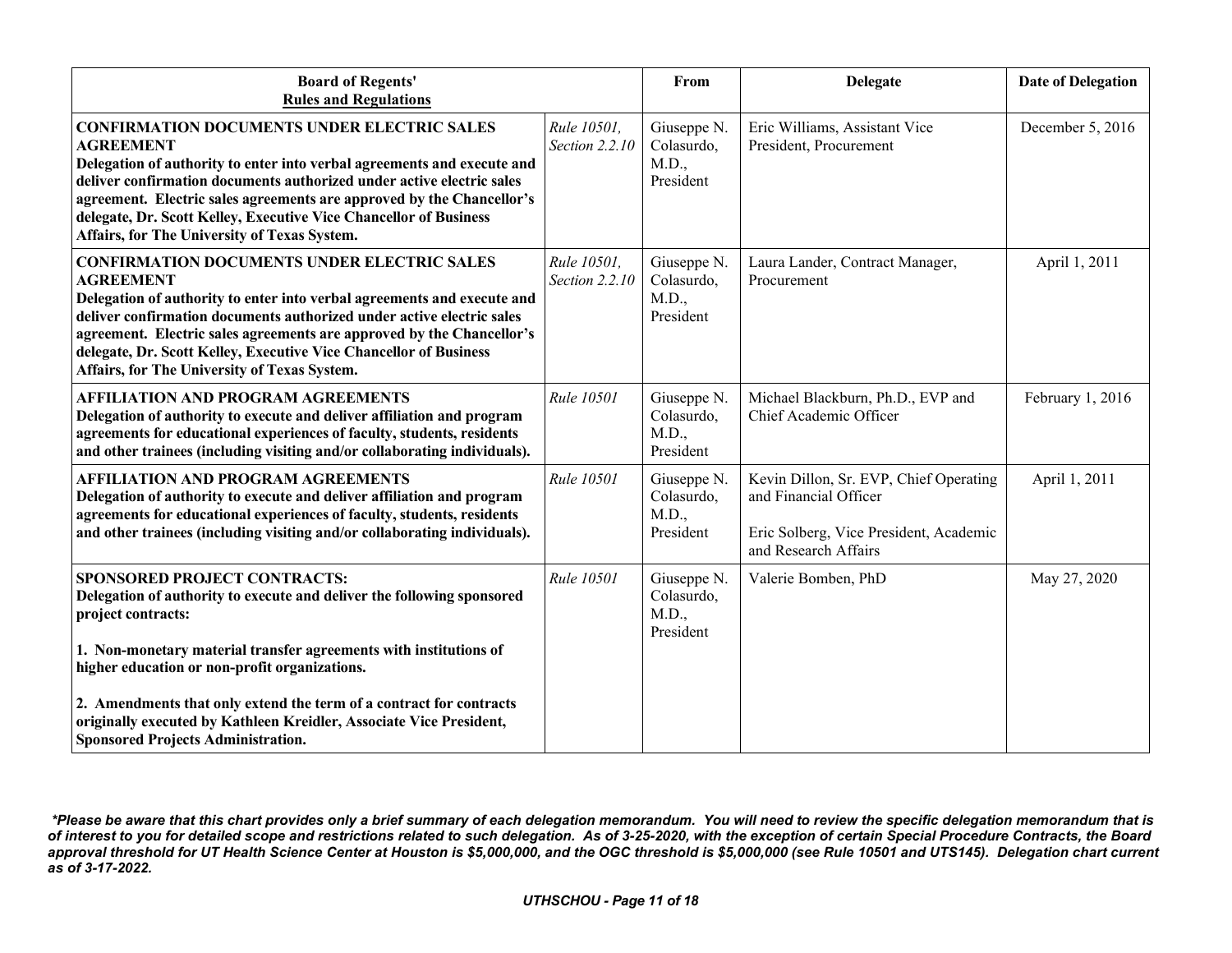| <b>Board of Regents'</b><br><b>Rules and Regulations</b>                                                                                                                                                                                                                      |            | From                               | <b>Delegate</b>                                      | <b>Date of Delegation</b> |
|-------------------------------------------------------------------------------------------------------------------------------------------------------------------------------------------------------------------------------------------------------------------------------|------------|------------------------------------|------------------------------------------------------|---------------------------|
| <b>SPONSORED PROJECTS:</b><br>Delegation of authority to execute and deliver:                                                                                                                                                                                                 | Rule 10501 | Giuseppe N.<br>Colasurdo,<br>M.D., | Valerie Bomben, PhD, Director<br>Sponsored Contracts | March 15, 2021            |
| 1. Grants, contracts, and proposals for sponsored (externally funded)<br>projects, as well as all associated documents necessary to comply with<br>funding agency policies and regulatory requirements, to allow project<br>collaboration with other entities or individuals. |            | President                          |                                                      |                           |
| 2. Research related non-monetary agreements, including but not limited<br>to: Confidentiality Agreements / Non-Disclosure Agreements; Data Use<br><b>Agreements; and Material Transfer Agreements.</b>                                                                        |            |                                    |                                                      |                           |
| Non-governmental agreements for more than \$2,500,000 must be<br>approved by the appropriate Executive Vice Chancellor.                                                                                                                                                       |            |                                    |                                                      |                           |
| Any financial commitment or matching requirements and/or additional<br>space required to conduct this research must have the approval of the<br>Senior EVP, Chief Operating and Financial Officer, Kevin Dillon.                                                              |            |                                    |                                                      |                           |
| <b>SPONSORED PROJECTS:</b><br>Delegation of authority to execute and deliver:                                                                                                                                                                                                 | Rule 10501 | Giuseppe N.<br>Colasurdo,<br>M.D., | Shannon Gary, Director Post Award<br>Finance         | March 15, 2021            |
| 1. Grants, contracts, and proposals for sponsored (externally funded)<br>projects, as well as all associated documents necessary to comply with<br>funding agency policies and regulatory requirements, to allow project<br>collaboration with other entities or individuals. |            | President                          |                                                      |                           |
| 2. Research related non-monetary agreements, including but not limited<br>to: Confidentiality Agreements / Non-Disclosure Agreements; Data Use<br><b>Agreements; and Material Transfer Agreements.</b>                                                                        |            |                                    |                                                      |                           |
| Non-governmental agreements for more than \$2,500,000 must be<br>approved by the appropriate Executive Vice Chancellor.                                                                                                                                                       |            |                                    |                                                      |                           |
| Any financial commitment or matching requirements and/or additional<br>space required to conduct this research must have the approval of the<br>Senior EVP, Chief Operating and Financial Officer, Kevin Dillon.                                                              |            |                                    |                                                      |                           |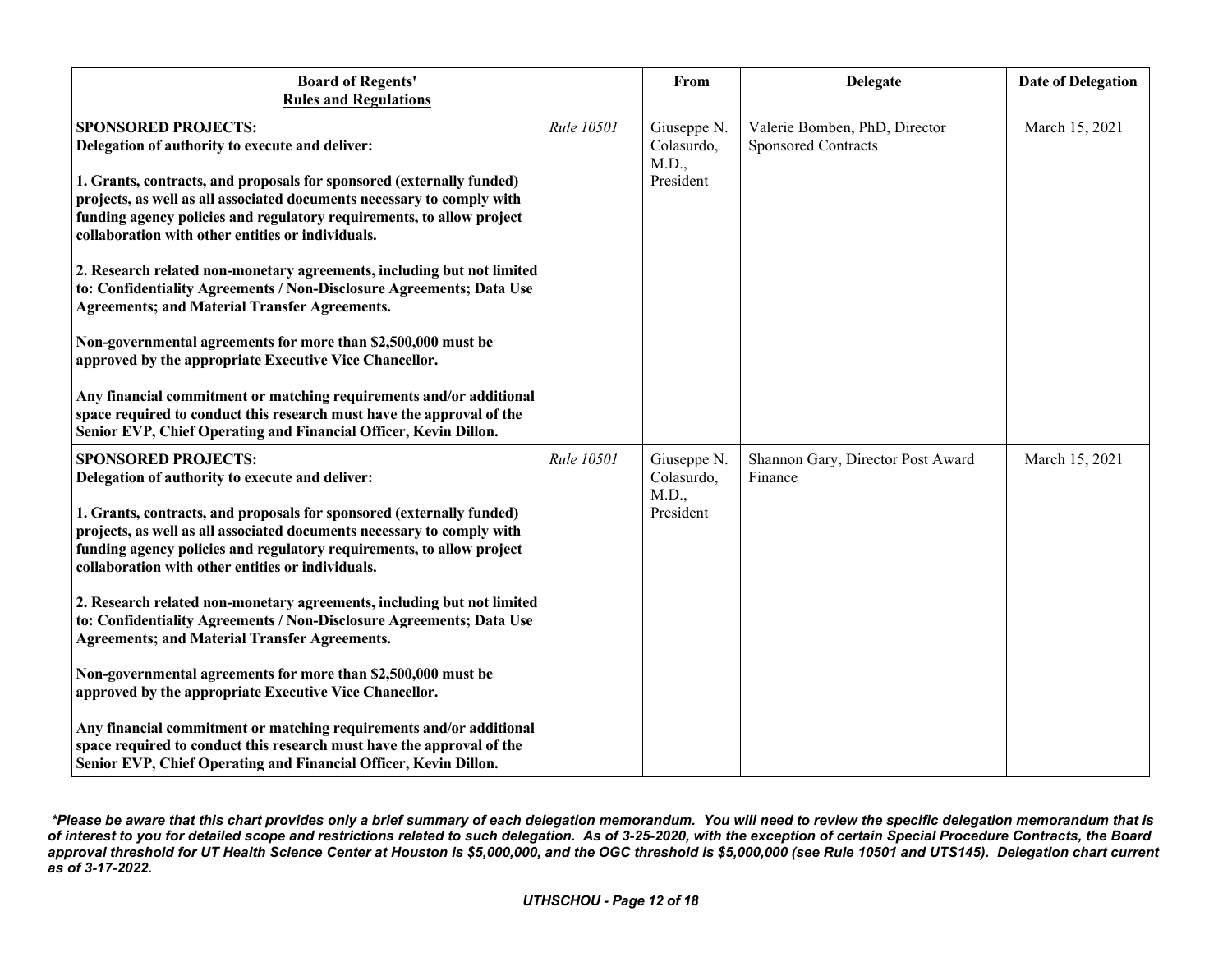| <b>Board of Regents'</b><br><b>Rules and Regulations</b>                                                                                                                                                                                                                      | From                               | <b>Delegate</b>                                                                        | <b>Date of Delegation</b> |
|-------------------------------------------------------------------------------------------------------------------------------------------------------------------------------------------------------------------------------------------------------------------------------|------------------------------------|----------------------------------------------------------------------------------------|---------------------------|
| <b>SPONSORED PROJECTS:</b><br>Delegation of authority to execute and deliver:                                                                                                                                                                                                 | Giuseppe N.<br>Colasurdo,<br>M.D., | Michael Blackburn, Ph.D., EVP and<br>Chief Academic Officer                            | February 1, 2016          |
| 1. Grants, contracts, and proposals for sponsored (externally funded)<br>projects, as well as all associated documents necessary to comply with<br>funding agency policies and regulatory requirements, to allow project<br>collaboration with other entities or individuals. | President                          |                                                                                        |                           |
| 2. Research related non-monetary agreements, including but not limited<br>to: Confidentiality Agreements / Non-Disclosure Agreements; Data Use<br><b>Agreements; and Material Transfer Agreements.</b>                                                                        |                                    |                                                                                        |                           |
| Non-governmental agreements for more than \$2,500,000 must be<br>approved by the appropriate Executive Vice Chancellor.                                                                                                                                                       |                                    |                                                                                        |                           |
| Any financial commitment or matching requirements and/or additional<br>space required to conduct this research must have the approval of the<br>Senior EVP, Chief Operating and Financial Officer, Kevin Dillon.                                                              |                                    |                                                                                        |                           |
| <b>SPONSORED PROJECTS:</b><br>Delegation of authority to execute and deliver:                                                                                                                                                                                                 | Giuseppe N.<br>Colasurdo,<br>M.D., | Kathleen Kreidler, Associate Vice<br>President, Sponsored                              | May 9, 2017               |
| 1. Grants, contracts, and proposals for sponsored (externally funded)<br>projects, as well as all associated documents necessary to comply with<br>funding agency policies and regulatory requirements, to allow project<br>collaboration with other entities or individuals. | President                          | Carmen Martinez, Director, Grants &<br>Contracts, Sponsored Projects<br>Administration |                           |
| 2. Research related non-monetary agreements, including but not limited<br>to: Confidentiality Agreements / Non-Disclosure Agreements; Data Use<br><b>Agreements; and Material Transfer Agreements.</b>                                                                        |                                    |                                                                                        |                           |
| Non-governmental agreements for more than \$2,500,000 must be<br>approved by the appropriate Executive Vice Chancellor.                                                                                                                                                       |                                    |                                                                                        |                           |
| Any financial commitment or matching requirements and/or additional<br>space required to conduct this research must have the approval of the<br>Senior EVP, Chief Operating and Financial Officer, Kevin Dillon.                                                              |                                    |                                                                                        |                           |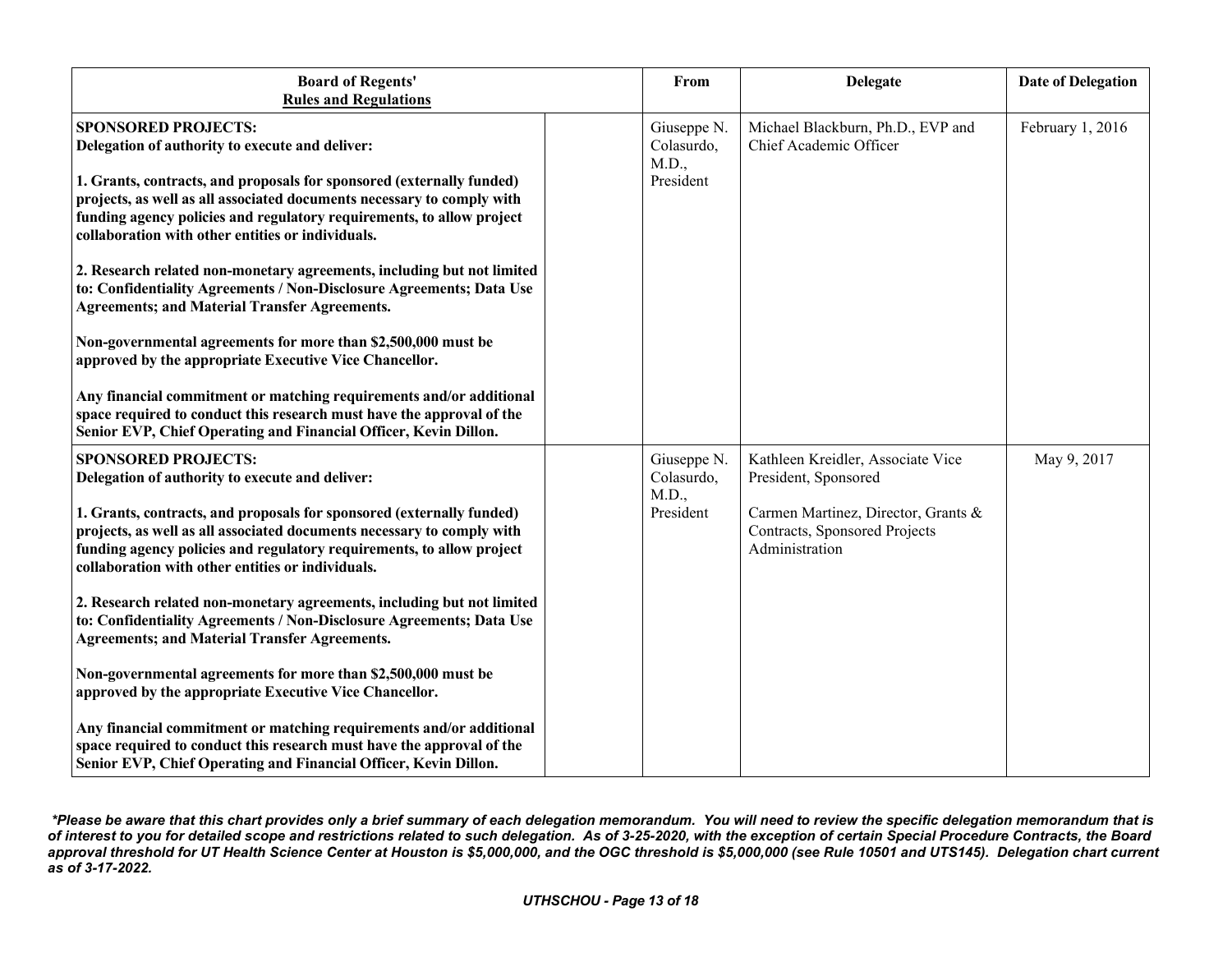| <b>Board of Regents'</b><br><b>Rules and Regulations</b>                                                                                                                                                                                                                                                                                                                                                                                                                                                         | From                                            | <b>Delegate</b>                                                                                                                                 | <b>Date of Delegation</b> |
|------------------------------------------------------------------------------------------------------------------------------------------------------------------------------------------------------------------------------------------------------------------------------------------------------------------------------------------------------------------------------------------------------------------------------------------------------------------------------------------------------------------|-------------------------------------------------|-------------------------------------------------------------------------------------------------------------------------------------------------|---------------------------|
| <b>SPONSORED PROJECTS:</b><br>Delegation of authority to execute and deliver:<br>1. Grants, contracts, and proposals for sponsored (externally funded)<br>projects, as well as all associated documents necessary to comply with<br>funding agency policies and regulatory requirements, to allow project<br>collaboration with other entities or individuals.<br>2. Research related non-monetary agreements, including but not limited<br>to: Confidentiality Agreements / Non-Disclosure Agreements; Data Use | Giuseppe N.<br>Colasurdo,<br>M.D.,<br>President | Kevin Dillon, Sr. EVP, Chief<br>Operating and Financial Officer<br>Michael Tramonte, Senior Vice<br>President, Finance and Business<br>Services | November 13, 2015         |
| <b>Agreements; and Material Transfer Agreements.</b><br>Non-governmental agreements for more than \$2,500,000 must be<br>approved by the appropriate Executive Vice Chancellor.<br>Any financial commitment or matching requirements and/or additional<br>space required to conduct this research must have the approval of the<br>Senior EVP, Chief Operating and Financial Officer, Kevin Dillon.                                                                                                              |                                                 |                                                                                                                                                 |                           |
| <b>SPONSORED PROJECTS:</b><br>Delegation of authority to execute and deliver:<br>1. Grants, contracts, and proposals for sponsored (externally funded)<br>projects, as well as all associated documents necessary to comply with<br>funding agency policies and regulatory requirements, to allow project<br>collaboration with other entities or individuals.<br>2. Research related non-monetary agreements, including but not limited                                                                         | Giuseppe N.<br>Colasurdo,<br>M.D.,<br>President | Kristin L. Parks, Director, Clinical<br>Research Finance and Administration,<br>Sponsored Projects Administration                               | January 26, 2018          |
| to: Confidentiality Agreements / Non-Disclosure Agreements; Data Use<br><b>Agreements; and Material Transfer Agreements.</b><br>Non-governmental agreements for more than \$2,500,000 must be<br>approved by the appropriate Executive Vice Chancellor.<br>Any financial commitment or matching requirements and/or additional<br>space required to conduct this research must have the approval of the<br>Senior EVP, Chief Operating and Financial Officer, Kevin Dillon.                                      |                                                 |                                                                                                                                                 |                           |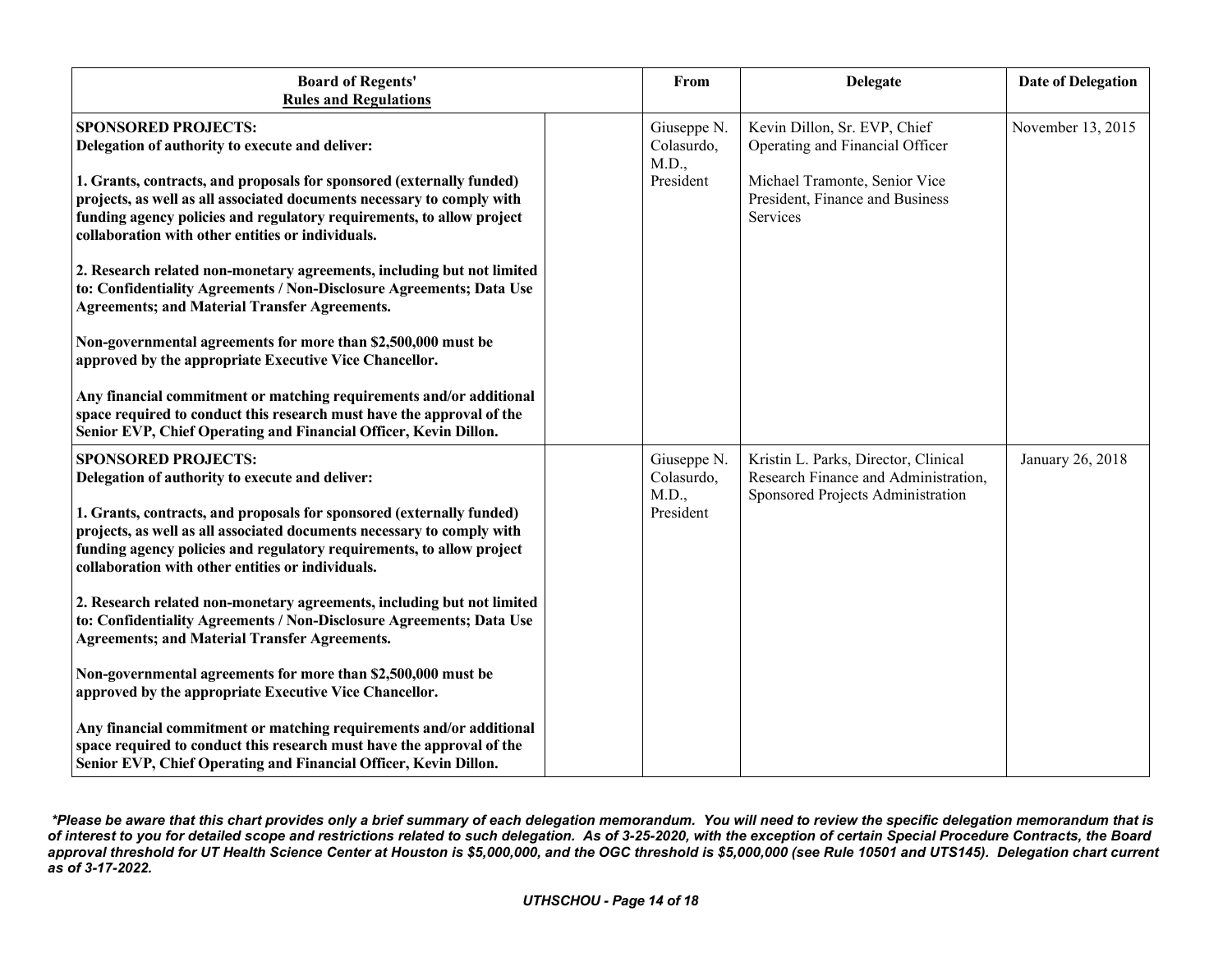| <b>Board of Regents'</b><br><b>Rules and Regulations</b>                                                                                                                                                                                                                                                                               |                                                | From                                            | <b>Delegate</b>                                                                                                                                           | <b>Date of Delegation</b> |
|----------------------------------------------------------------------------------------------------------------------------------------------------------------------------------------------------------------------------------------------------------------------------------------------------------------------------------------|------------------------------------------------|-------------------------------------------------|-----------------------------------------------------------------------------------------------------------------------------------------------------------|---------------------------|
| <b>SPONSORED PROJECTS:</b><br>Delegation of authority to execute and deliver research related non-<br>monetary agreements, including but not limited to: Confidentiality<br>Agreements / Non-Disclosure Agreements; Data Use Agreements; and<br><b>Material Transfer Agreements.</b>                                                   |                                                | Giuseppe N.<br>Colasurdo,<br>M.D.,<br>President | Bruce D. Butler, Ph.D., VP of Research<br>and Technology, Global Health<br>Initiatives                                                                    | April 1, 2011             |
| Non-governmental agreements for more than \$2,500,000 must be<br>approved by the appropriate Executive Vice Chancellor.                                                                                                                                                                                                                |                                                |                                                 |                                                                                                                                                           |                           |
| Any financial commitment or matching requirements and/or additional<br>space required to conduct this research must have the approval of the<br>Senior EVP, Chief Operating and Financial Officer, Kevin Dillon.                                                                                                                       |                                                |                                                 |                                                                                                                                                           |                           |
| <b>CONFIDENTIAL DISCLOSURE AGREEMENTS:</b><br>Delegation of authority to execute and deliver confidential disclosure<br>agreements. This authority does not cover or extend to agreements that<br>grant to a third party an interest in intellectual property owned or<br>controlled by the Board.                                     | Rule 90105.<br>Sections 1 and<br>3; Rule 10501 | Giuseppe N.<br>Colasurdo,<br>M.D.,<br>President | Michael Blackburn, Ph.D., EVP and<br>Chief Academic Officer                                                                                               | February 1, 2016          |
| <b>CONFIDENTIAL DISCLOSURE AGREEMENTS:</b><br>Delegation of authority to execute and deliver confidential disclosure<br>agreements. This authority does not cover or extend to agreements that $\left 3\right\rangle$ . Rule 10501<br>grant to a third party an interest in intellectual property owned or<br>controlled by the Board. | Rule 90105,<br>Sections 1 and                  | Giuseppe N.<br>Colasurdo,<br>M.D.,<br>President | Bruce D. Butler, Ph.D., VP of Research<br>and Technology, Global Health<br>Initiatives<br>Kevin Dillon, Sr. EVP, Chief Operating<br>and Financial Officer | April 1, 2011             |
| <b>CONFIDENTIAL DISCLOSURE AGREEMENTS:</b><br>Delegation of authority to execute and deliver confidential disclosure<br>agreements. This authority does not cover or extend to agreements that<br>grant to a third party an interest in intellectual property owned or<br>controlled by the Board.                                     | Rule 90105.<br>Sections 1 and<br>3; Rule 10501 | Giuseppe N.<br>Colasurdo,<br>M.D.,<br>President | Kathleen M. Kreidler, Associate Vice<br>President, Sponsored Projects                                                                                     | May 9, 2017               |
| <b>LICENSE AGREEMENTS:</b><br>Delegation of authority to execute and deliver license agreements and<br>other conveyances of intellectual property owned or controlled by the<br>Board. Non-governmental agreements for more than \$2,500,000 must<br>be approved by the appropriate Executive Vice Chancellor.                         | Rule 90105.<br>Sections 1 and<br>3; Rule 10501 | Giuseppe N.<br>Colasurdo,<br>M.D.,<br>President | Kevin Dillon, Sr. EVP, Chief Operating<br>and Financial Officer<br>Michael Tramonte, Senior Vice<br>President, Finance and Business<br>Services           | November 13, 2015         |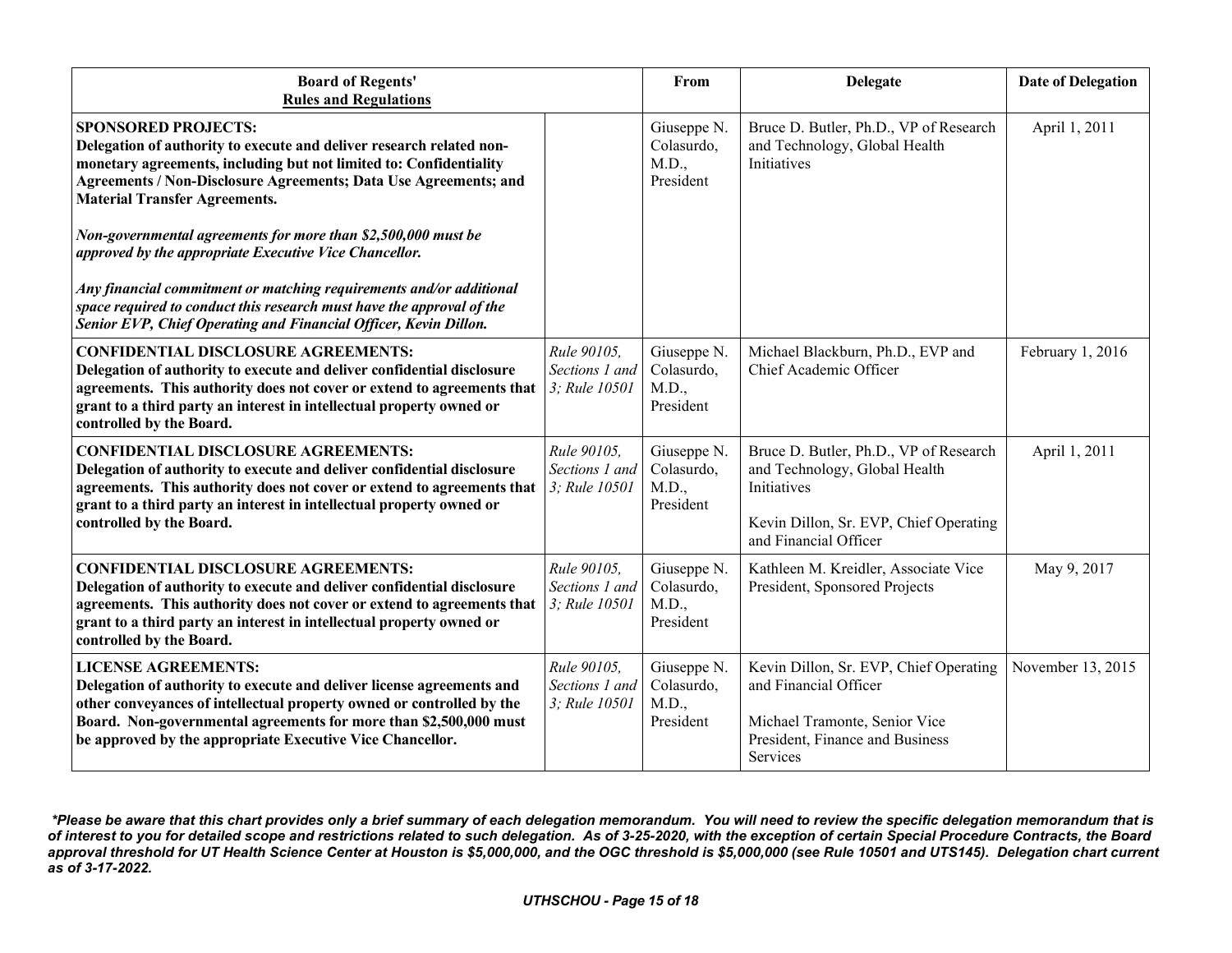| <b>Board of Regents'</b><br><b>Rules and Regulations</b>                                                                                                                                                                                                                                                                                                                                                                                                                                                                                                                                                                                                 |                                                         | From                                                                              | <b>Delegate</b>                                                                                                                                                                      | <b>Date of Delegation</b>                     |
|----------------------------------------------------------------------------------------------------------------------------------------------------------------------------------------------------------------------------------------------------------------------------------------------------------------------------------------------------------------------------------------------------------------------------------------------------------------------------------------------------------------------------------------------------------------------------------------------------------------------------------------------------------|---------------------------------------------------------|-----------------------------------------------------------------------------------|--------------------------------------------------------------------------------------------------------------------------------------------------------------------------------------|-----------------------------------------------|
| <b>ESTABLISH PARKING AND TRAFFIC REGULATIONS (SOUTH</b><br><b>CAMPUS RESEARCH PARK):</b><br>Delegation of authority to establish parking and traffic regulations on Sect. 51.202<br>the South Campus Research Park. The establishment of such<br>parking and traffic regulations shall be subject to the procedures<br>currently in place for The University of Texas Research Park<br>Governance Council (or hereinafter appropriately revised), which<br>Council is comprised of representatives from The University of Texas<br>M.D. Anderson Cancer Center and the University of Texas Health<br><b>Science Center at Houston.</b>                   | Rule 80109,<br>Section 2;<br>Texas<br>Education<br>Code | Giuseppe N.<br>Colasurdo,<br>M.D.,<br>President                                   | Kevin Dillon, Senior Executive Vice<br>President, Chief Operating and<br>Financial Officer                                                                                           | August 21, 2018                               |
|                                                                                                                                                                                                                                                                                                                                                                                                                                                                                                                                                                                                                                                          |                                                         |                                                                                   |                                                                                                                                                                                      |                                               |
|                                                                                                                                                                                                                                                                                                                                                                                                                                                                                                                                                                                                                                                          |                                                         |                                                                                   |                                                                                                                                                                                      |                                               |
| DELEGATIONS OF AUTHORITY FROM THE UNIVERSITY OF TEXAS SYSTEM ADMINISTRATION<br>TO THE UNIVERSITY OF TEXAS HEALTH SCIENCE CENTER AT HOUSTON                                                                                                                                                                                                                                                                                                                                                                                                                                                                                                               |                                                         |                                                                                   |                                                                                                                                                                                      |                                               |
| <b>TMC3 ESCROW ACTIVITIES:</b><br>MDACC: Delegation of authority to administer, execute and deliver<br>on behalf of UTMDACC, the TMC3-related construction escrow<br>agreement, including ancillary documents thereto, and the operating<br>escrow agreement, including ancillary documents thereto.<br>UTHSCH: Delegation of authority to administer, execute and deliver<br>on behalf of UTHSCH, the TMC3-related construction escrow<br>agreement, including ancillary documents thereto, and the operating<br>escrow agreement, including ancillary documents thereto, and the<br>operating escrow agreement, including ancillary documents thereto. | Rule 10501,<br>Section 1.3                              | James B.<br>Milliken,<br>Chancellor                                               | Chief Business Officer and Chief<br>Treasury Officer, UT M.D. Anderson<br>Cancer Center<br>Chief Business Officer and Chief<br>Treasury Officer, UT Health Science<br>Center-Houston | December 10, 2020                             |
| <b>HOLIDAY SCHEDULE:</b><br>Delegation of authority to approve annually the holiday schedule for<br>the respective institutions.                                                                                                                                                                                                                                                                                                                                                                                                                                                                                                                         | Rule 30201,<br>Section 1                                | Jonathan<br>Pruitt,<br>Executive<br>Vice<br>Chancellor<br>for Business<br>Affairs | Presidents, The University of Texas                                                                                                                                                  | September 1, 2010<br>(cont.<br>March 1, 2022) |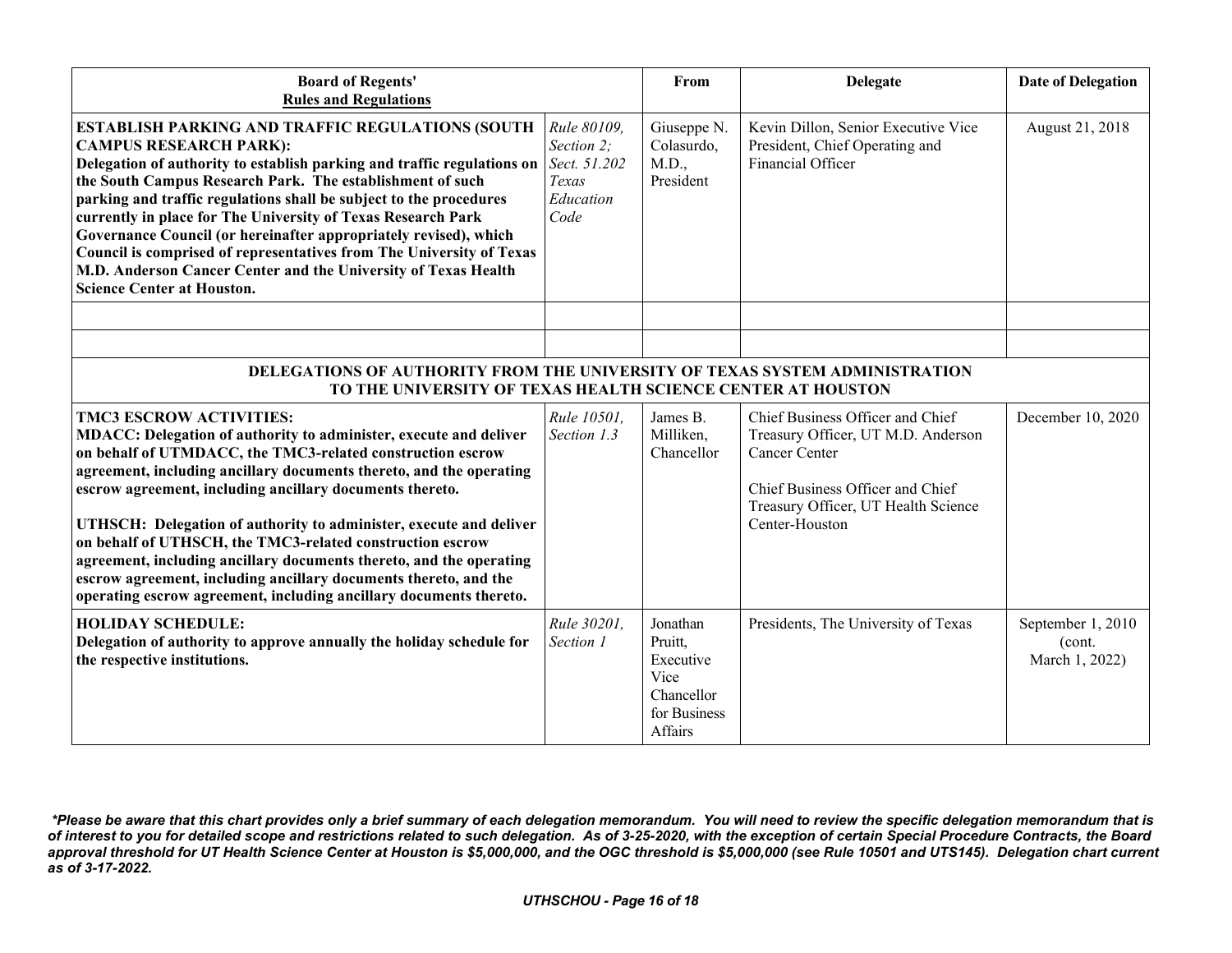| <b>Board of Regents'</b><br><b>Rules and Regulations</b>                                                                                                                                                                                                                                                                                                                                                                                                                                                                                                                                                                                                                                                                                                                                                                                                                                       |                                                                                                               | From                                                                              | <b>Delegate</b>                                                                                                                                                                                                             | <b>Date of Delegation</b>                      |
|------------------------------------------------------------------------------------------------------------------------------------------------------------------------------------------------------------------------------------------------------------------------------------------------------------------------------------------------------------------------------------------------------------------------------------------------------------------------------------------------------------------------------------------------------------------------------------------------------------------------------------------------------------------------------------------------------------------------------------------------------------------------------------------------------------------------------------------------------------------------------------------------|---------------------------------------------------------------------------------------------------------------|-----------------------------------------------------------------------------------|-----------------------------------------------------------------------------------------------------------------------------------------------------------------------------------------------------------------------------|------------------------------------------------|
| <b>LANDLORD'S OR LICENSOR'S CONSENT TO MODIFICATION</b><br>OF EXISTING TELECOMMUNICATIONS EQUIPMENT NOT<br><b>INVOLVING THE ADDITION OF EQUIPMENT:</b><br>Delegation of authority to execute and deliver Landlord's or<br><b>Licensor's Consent to Modification of Existing Telecommunications</b><br>Equipment. Delegate shall use without material change the template<br>letter, in conformity with the instructions attached thereto, currently<br>approved by the U.T. System Office of General Counsel (OGC), or<br>such subsequent template letter and accompanying instructions that<br>may be approved by OGC.<br>This delegation is expressly limited to the consent to modify existing<br>telecommunications equipment not involving the addition of<br>equipment.                                                                                                                  | Rule 70301,<br>Section 4.3;<br>Rule 10501;<br>UTS 126;<br>Article III,<br>Section 51<br>Texas<br>Constitution | Jonathan<br>Pruitt,<br>Executive<br>Vice<br>Chancellor<br>for Business<br>Affairs | Chief Business Officer, U. T. Health<br>Science Center at Houston                                                                                                                                                           | September 15, 2020<br>(cont.<br>March 1, 2022) |
| <b>CAMPUS LEASES - UT HEALTH SCIENCE CENTER AT</b><br><b>HOUSTON:</b><br>Delegation of authority to execute and deliver campus office leases.<br>(See delegation memo for defined terms, conditions and limitations.)                                                                                                                                                                                                                                                                                                                                                                                                                                                                                                                                                                                                                                                                          | Rule 70301;<br>Rule 10501;<br>UTS 126;<br>Article III,<br>Section 51<br>Texas<br>Constitution                 | Jonathan<br>Pruitt,<br>Executive<br>Vice<br>Chancellor<br>for Business<br>Affairs | Chief Business Officer, U. T. Health<br>Science Center at Houston                                                                                                                                                           | September 15, 2020<br>(cont.<br>March 1, 2022) |
| <b>TRADEMARK LICENSE AGREEMENTS:</b><br>Delegation of authority to execute and deliver trademark license<br>agreements related to Board-owned trademarks, so long as all<br>trademark license agreements include: (1) the grant clause posted<br>online or a grant clause substantially similar to that grant clause, (2)<br>a statement making the license subject to the Trademark License<br>Agreement Terms and Conditions <b>posted online</b> , and (3) a<br>Trademark Schedule showing the exact mark or marks being licensed<br>and indicating how those marks are to appear (including color,<br>capitalization, typesetting, and any other distinguishing features of<br>the included marks). Ensure proper monitoring of each licensee. All<br>trademarks with a value exceeding institutions' local contracting<br>authority must be reviewed and processed as outlined in UTS125. | Rule 10501;<br>Rule 90101,<br>Sects. 15.1<br>and 15.3;<br><b>UTS125</b>                                       | Daniel H.<br>Sharphorn,<br>Vice-<br>Chancellor<br>and General<br>Counsel          | Presidents - UT Institutions<br>Chief Business Officers - UT<br>Institutions and UT System<br>Vice Provosts for Research and Vice<br>Presidents for Research - UT<br>Institutions<br>Chief Legal Officers - UT Institutions | March 6, 2017                                  |